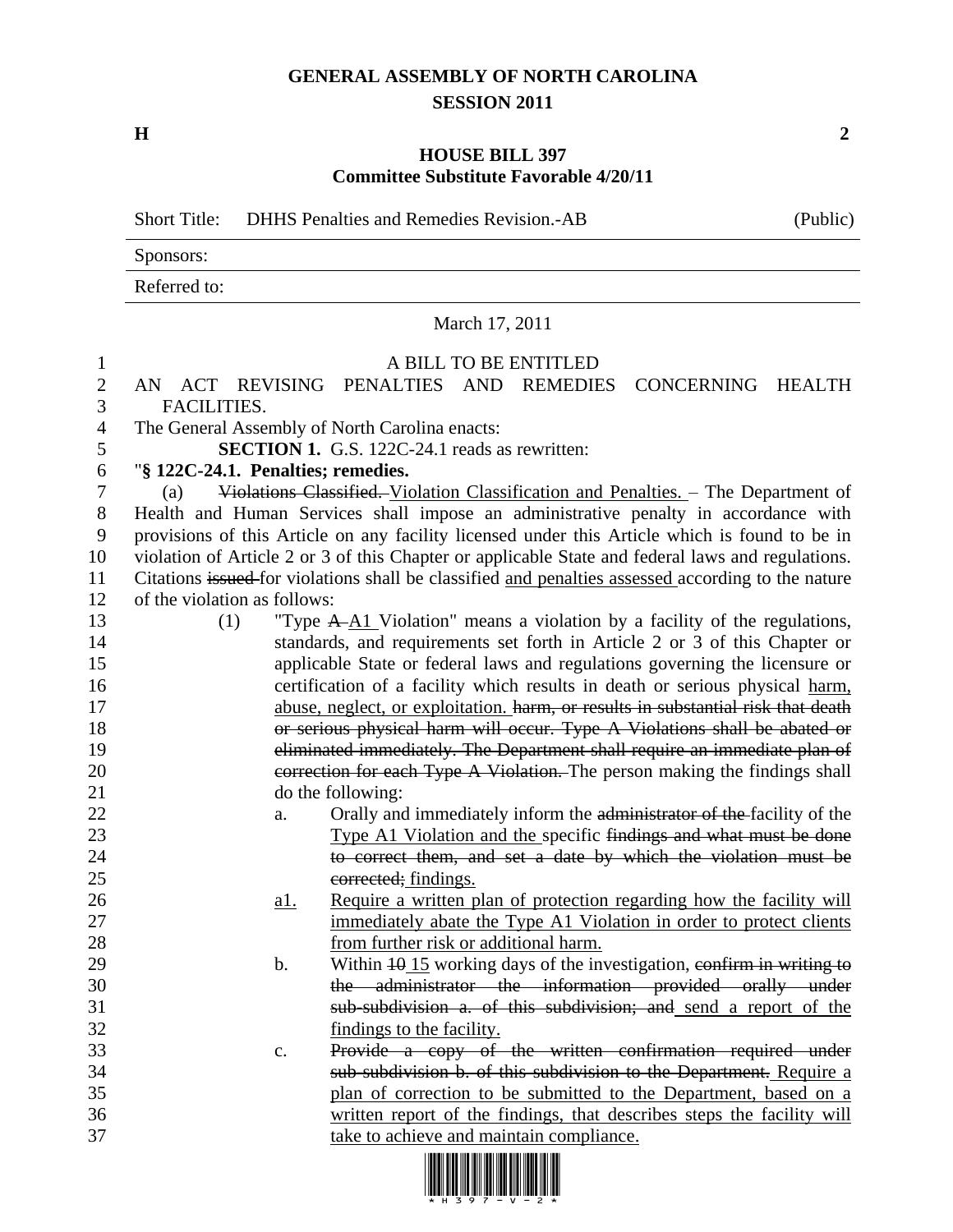|      | <b>General Assembly Of North Carolina</b>                                                                                                                                                                                                     | <b>Session 2011</b> |
|------|-----------------------------------------------------------------------------------------------------------------------------------------------------------------------------------------------------------------------------------------------|---------------------|
|      | The Department shall impose a civil penalty in an amount not less than five<br>hundred dollars $(\$500.00)$ nor more than ten thousand dollars $(\$10,000)$ for<br>each Type A-Al Violation in facilities or programs that serve six or fewer |                     |
|      | persons. The Department shall impose a civil penalty in an amount not less<br>than one thousand dollars $(\$1,000)$ nor more than twenty thousand dollars                                                                                     |                     |
|      | $(\$20,000)$ for each Type A-A1Violation in facilities or programs that serve                                                                                                                                                                 |                     |
|      | seven or more persons.                                                                                                                                                                                                                        |                     |
|      | Where a facility has failed to correct a Type A1 Violation, the Department<br>shall access the facility a civil penalty in the amount of up to one thousand                                                                                   |                     |
|      | dollars (\$1,000) for each day that the violation continues beyond the time                                                                                                                                                                   |                     |
|      | specified for correction. The Department or its authorized representative                                                                                                                                                                     |                     |
|      | shall determine whether the violation has been corrected.                                                                                                                                                                                     |                     |
| (1a) | "Type A2 Violation" means a violation by a facility of the regulations,                                                                                                                                                                       |                     |
|      | standards, and requirements set forth in Article 2 or 3 of this Chapter or                                                                                                                                                                    |                     |
|      | applicable State or federal laws and regulations governing the licensure or                                                                                                                                                                   |                     |
|      | certification of a facility which results in substantial risk that death or serious                                                                                                                                                           |                     |
|      | physical harm, abuse, neglect, or exploitation will occur. The person making                                                                                                                                                                  |                     |
|      | the findings shall do the following:                                                                                                                                                                                                          |                     |
|      | Orally and immediately inform the facility of the Type A2 Violation<br>a.                                                                                                                                                                     |                     |
|      | and the specific findings.                                                                                                                                                                                                                    |                     |
|      | Require a written plan of protection regarding how the facility will<br><u>b.</u>                                                                                                                                                             |                     |
|      | immediately abate the Type A2 Violation in order to protect clients                                                                                                                                                                           |                     |
|      | or residents from further risk or additional harm.                                                                                                                                                                                            |                     |
|      | Within 15 working days of the investigation, send a report of the<br>$\underline{C}$ .                                                                                                                                                        |                     |
|      | findings to the facility.<br>Require a plan of correction to be submitted to the Department, based<br><u>d.</u>                                                                                                                               |                     |
|      | on the written report of the findings, that describes steps the facility                                                                                                                                                                      |                     |
|      | will take to achieve and maintain compliance.                                                                                                                                                                                                 |                     |
|      | The violation or violations shall be corrected within the time specified for                                                                                                                                                                  |                     |
|      | correction by the Department or its authorized representative. The                                                                                                                                                                            |                     |
|      | Department may or may not assess a penalty taking into consideration the                                                                                                                                                                      |                     |
|      | compliance history, preventative measures, and response to previous                                                                                                                                                                           |                     |
|      | violations by the facility. Where a facility has failed to correct a Type A2                                                                                                                                                                  |                     |
|      | Violation, the Department shall assess the facility a civil penalty in the                                                                                                                                                                    |                     |
|      | amount of up to one thousand dollars (\$1,000) for each day that the                                                                                                                                                                          |                     |
|      | deficiency continues beyond the time specified for correction by the                                                                                                                                                                          |                     |
|      | Department or its authorized representative. The Department or its                                                                                                                                                                            |                     |
|      | authorized representative shall determine whether the violation has been                                                                                                                                                                      |                     |
|      | corrected.                                                                                                                                                                                                                                    |                     |
| (1b) | "Past Corrected Type A1 or Type A2 Violation" means either (i) the                                                                                                                                                                            |                     |
|      | violation was not previously identified by the Department or its authorized                                                                                                                                                                   |                     |
|      | representative or (ii) the violation was discovered by the facility as was<br>self-reported, but in either case the violation has been corrected. In                                                                                          |                     |
|      | determining whether a penalty should be assessed under this section, the                                                                                                                                                                      |                     |
|      | Department shall consider the following factors:                                                                                                                                                                                              |                     |
|      | Preventative measures in place prior to the violation.                                                                                                                                                                                        |                     |
|      | <u>a.</u><br>Whether the violation or violations were abated immediately.<br><u>b.</u>                                                                                                                                                        |                     |
|      | Whether the facility implemented corrective measures to achieve and<br>$\underline{c}$ .                                                                                                                                                      |                     |
|      | maintain compliance.                                                                                                                                                                                                                          |                     |
|      | Whether the facility's system to ensure compliance is maintained and<br><u>d.</u>                                                                                                                                                             |                     |
|      | continues to be implemented.                                                                                                                                                                                                                  |                     |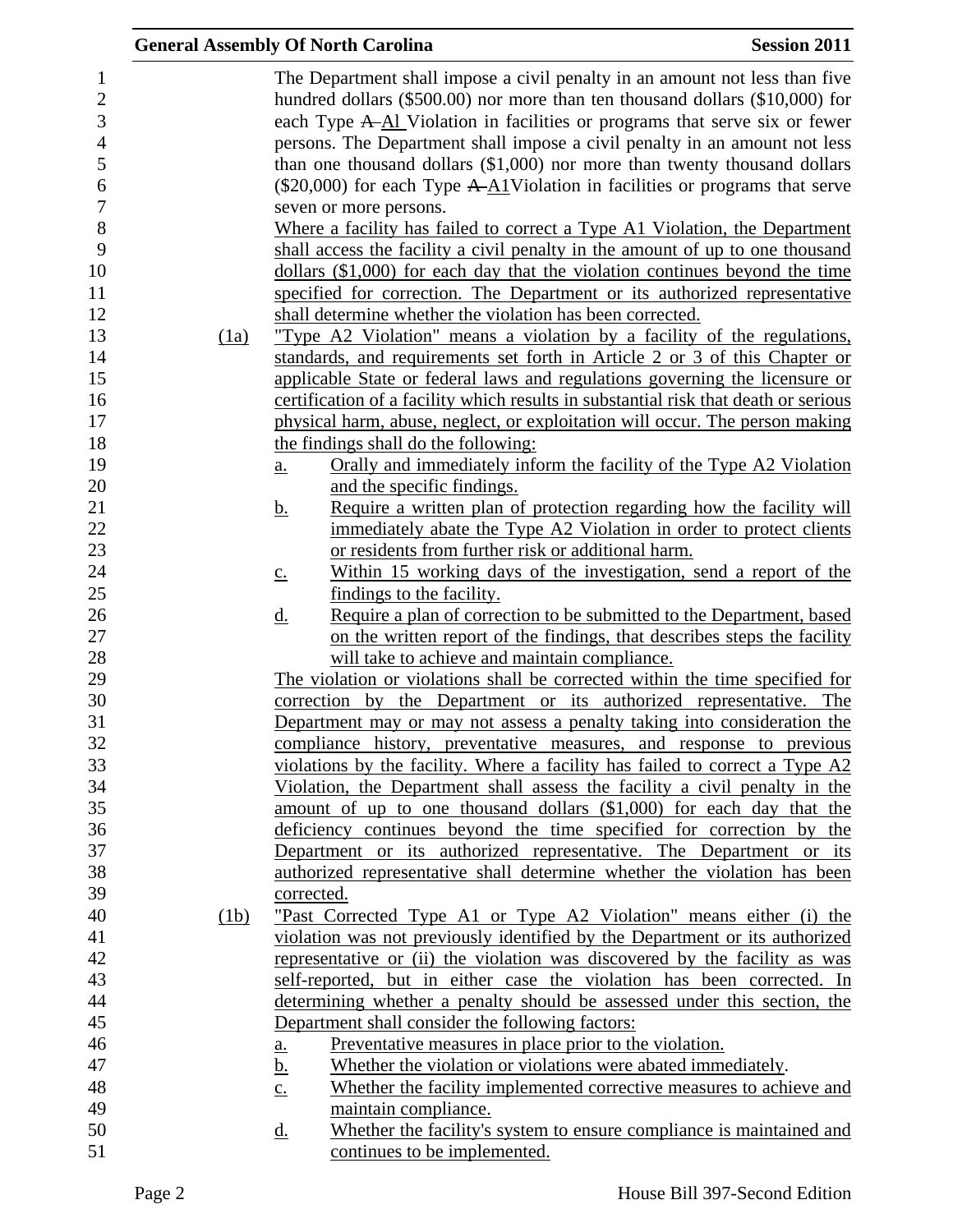|                                                                                 |                           |                   | <b>General Assembly Of North Carolina</b>                                                                                                                                                                                                                                                                                                                                                                                                                                                                                                          | <b>Session 2011</b> |
|---------------------------------------------------------------------------------|---------------------------|-------------------|----------------------------------------------------------------------------------------------------------------------------------------------------------------------------------------------------------------------------------------------------------------------------------------------------------------------------------------------------------------------------------------------------------------------------------------------------------------------------------------------------------------------------------------------------|---------------------|
| $\mathbf{1}$<br>$\mathbf{2}$<br>3<br>$\overline{4}$<br>5<br>6<br>$\overline{7}$ |                           | (2)               | Whether the regulatory area remains in compliance.<br>e.<br>"Type B Violation" means a violation by a facility of the regulations,<br>standards, and requirements set forth in Article 2 or 3 of this Chapter or<br>applicable State or federal laws and regulations governing the licensure or<br>certification of a facility which present a direct relationship is detrimental to<br>the health, safety, or welfare of any client or patient, but which does not<br>result in substantial risk that death or serious physical harm-harm, abuse, |                     |
| 8<br>9<br>10                                                                    |                           |                   | neglect, or exploitation will occur. The Department shall require a plan of<br>correction for each Type B Violation and may require the facility to establish<br>a specific plan of correction within a specific time period to address the                                                                                                                                                                                                                                                                                                        |                     |
| 11<br>12<br>13<br>14                                                            |                           |                   | violation. The person making the findings shall do the following:<br>Orally and immediately inform the facility of the Type B Violation<br>a.<br>and the specific findings.<br>Require a written plan of protection regarding how the facility will                                                                                                                                                                                                                                                                                                |                     |
| 15<br>16<br>17                                                                  |                           |                   | <u>b.</u><br>immediately abate the Type B Violation in order to protect clients or<br>residents from further risk or additional harm.<br>Within 15 working days of the investigation, send a report of the                                                                                                                                                                                                                                                                                                                                         |                     |
| 18<br>19<br>20                                                                  |                           |                   | $\underline{c}$ .<br>findings to the facility.<br>Require a plan of correction to be submitted to the Department, based<br><u>d.</u><br>on the written report of the findings, that describes steps the facility                                                                                                                                                                                                                                                                                                                                   |                     |
| 21<br>22<br>23                                                                  | $\left(\mathbf{b}\right)$ | $\leftrightarrow$ | will take to achieve and maintain compliance.<br>Penalties for Failure to Correct Violations Within Time Specified. -<br>Where a facility has failed to correct a Type A Violation, the Department                                                                                                                                                                                                                                                                                                                                                 |                     |
| 24<br>25<br>26                                                                  |                           |                   | shall assess the facility a civil penalty in the amount of up to one thousand<br>dollars (\$1,000) for each day that the deficiency continues beyond the time<br>specified in the plan of correction approved by the Department or its                                                                                                                                                                                                                                                                                                             |                     |
| 27<br>28                                                                        |                           |                   | authorized representative. The Department or its authorized representative<br>shall ensure that the violation has been corrected.                                                                                                                                                                                                                                                                                                                                                                                                                  |                     |
| 29<br>30<br>31<br>32<br>33                                                      |                           | (2)               | Where a facility has failed to correct a Type B Violation within the time<br>specified for correction by the Department or its authorized representative,<br>the Department shall assess the facility a civil penalty in the amount of up to<br>four hundred dollars (\$400.00) for each day that the deficiency-violation<br>continues beyond the date specified for correction without just reason for the                                                                                                                                       |                     |
| 34<br>35<br>36                                                                  |                           | (3)               | failure. The Department or its authorized representative shall ensure that the<br>violation has been corrected.<br><u>Repeat Violations. – The Department shall impose a civil penalty which is</u>                                                                                                                                                                                                                                                                                                                                                |                     |
| 37<br>38<br>39                                                                  |                           |                   | treble the amount assessed under subdivision $(1)$ of this subsection $(a)$ of this<br>section-when a facility under the same management, ownership, or control<br>management or ownership has received a citation during the previous 12                                                                                                                                                                                                                                                                                                          |                     |
| 40<br>41<br>42                                                                  |                           |                   | months for which the appeal rights are exhausted and penalty payment is<br>expected or has occurred, and has received a citation and paid a penalty for<br>the current violation is for violating the same specific provision of a statute                                                                                                                                                                                                                                                                                                         |                     |
| 43<br>44                                                                        |                           |                   | or regulation for which it received a eitation-violation during the previous 12<br>months.                                                                                                                                                                                                                                                                                                                                                                                                                                                         |                     |
| 45<br>46<br>47                                                                  | (c)                       |                   | Factors to Be Considered in Determining Amount of Initial Penalty. – In<br>determining the amount of the initial penalty to be imposed under this section, the Department<br>shall consider the following factors:                                                                                                                                                                                                                                                                                                                                 |                     |
| 48<br>49<br>50                                                                  |                           | (1)               | There is substantial risk that serious physical harm, abuse, neglect, or<br>exploitation will occur, and this has not been corrected within the time<br>specified by the Department or its authorized representative; The gravity of                                                                                                                                                                                                                                                                                                               |                     |
| 51                                                                              |                           |                   | the violation, including the fact that death or serious physical harm to a                                                                                                                                                                                                                                                                                                                                                                                                                                                                         |                     |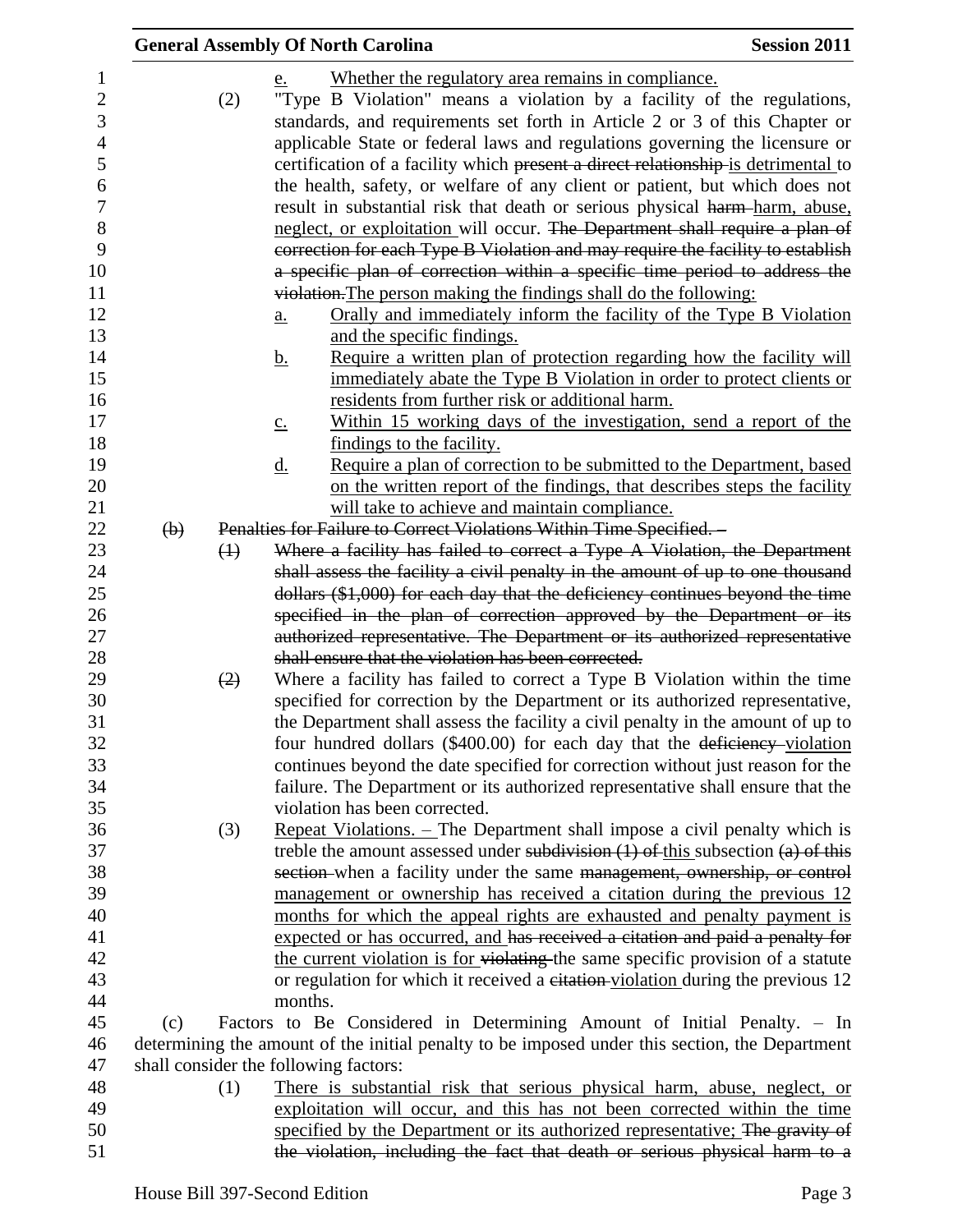|     |                   | <b>General Assembly Of North Carolina</b>                                                        | <b>Session 2011</b> |
|-----|-------------------|--------------------------------------------------------------------------------------------------|---------------------|
|     |                   | client or patient has resulted; the severity of the actual or potential harm, and                |                     |
|     |                   | the extent to which the provisions of the applicable statutes or regulations                     |                     |
|     |                   | were violated;                                                                                   |                     |
|     | (2)               | Serious physical harm, abuse, neglect, or exploitation, without substantial                      |                     |
|     |                   | risk for client death, did occur; The gravity of the violation, including the                    |                     |
|     |                   | probability that death or serious physical harm to a client or patient will                      |                     |
|     |                   | result; the severity of the potential harm, and the extent to which the                          |                     |
|     |                   | provisions of the applicable statutes or regulations were violated;                              |                     |
|     | (3)               | Serious physical harm, abuse, neglect, or exploitation, with substantial risk                    |                     |
|     |                   | for client death, did occur; The gravity of the violation, including the                         |                     |
|     |                   | probability that death or serious physical harm to a client or patient may                       |                     |
|     |                   | result; the severity of the potential harm, and the extent to which the                          |                     |
|     |                   | provisions of the applicable statutes or regulations were violated;                              |                     |
|     | (3a)              | A client died;                                                                                   |                     |
|     | (3b)              | A client died and there is substantial risk to others for serious physical harm,                 |                     |
|     |                   | abuse, neglect, or exploitation;                                                                 |                     |
|     | (3c)              | A client died and there is substantial risk for further client death;                            |                     |
|     | (4)               | The reasonable diligence exercised by the licensee to comply with                                |                     |
|     |                   | G.S. 131E-256 and other applicable State and federal laws and regulations;                       |                     |
|     | (5)               | Efforts by the licensee to correct violations;                                                   |                     |
|     | (6)               | The number and type of previous violations committed by the licensee                             |                     |
|     |                   | within the past 36 months; and                                                                   |                     |
|     | $\leftrightarrow$ | The amount of assessment necessary to ensure immediate and continued                             |                     |
|     | (8)               | compliance; and<br>The number of clients or patients put at risk by the violation.               |                     |
| (d) |                   | The facts found to support the factors in subsection (c) of this section shall be the            |                     |
|     |                   | basis in determining the amount of the penalty. The Department shall document the findings in    |                     |
|     |                   | written record and shall make the written record available to all affected parties including:    |                     |
|     | (1)               | The licensee involved;                                                                           |                     |
|     | (2)               | The clients or patients affected; and                                                            |                     |
|     | (3)               | The family members or guardians of the clients or patients affected.                             |                     |
| (e) |                   | The Department shall impose a civil penalty of fifty dollars (\$50.00) per day on any            |                     |
|     |                   | facility which refuses to allow an authorized representative of the Department to inspect the    |                     |
|     |                   | premises and records of the facility.                                                            |                     |
| (f) |                   | Any facility wishing to contest a penalty shall be entitled to an administrative                 |                     |
|     |                   | hearing as provided in Chapter 150B of the General Statutes. A petition for a contested case     |                     |
|     |                   | shall be filed within 30 days after the Department mails a notice of penalty to a licensee. At   |                     |
|     |                   | least the following specific issues shall be addressed at the administrative hearing:            |                     |
|     | (1)               | The reasonableness of the amount of any civil penalty assessed, and                              |                     |
|     | (2)               | The degree to which each factor has been evaluated pursuant to subsection                        |                     |
|     |                   | (c) of this section to be considered in determining the amount of an initial                     |                     |
|     |                   | penalty.                                                                                         |                     |
|     |                   | If a civil penalty is found to be unreasonable or if the evaluation of each factor is found to   |                     |
|     |                   | be incomplete, the hearing officer may recommend that the penalty be adjusted accordingly.       |                     |
| (g) |                   | Any penalty imposed by the Department of Health and Human Services under this                    |                     |
|     |                   | section shall commence on the day the violation began. date of the letter of notification of the |                     |
|     | penalty amount.   |                                                                                                  |                     |
| (h) |                   | The Secretary may bring a civil action in the superior court of the county wherein               |                     |
|     |                   | the violation occurred to recover the amount of the administrative penalty whenever a facility:  |                     |
|     | (1)               | Which has not requested an administrative hearing fails to pay the penalty                       |                     |
|     |                   | within 60 days after being notified of the penalty, or                                           |                     |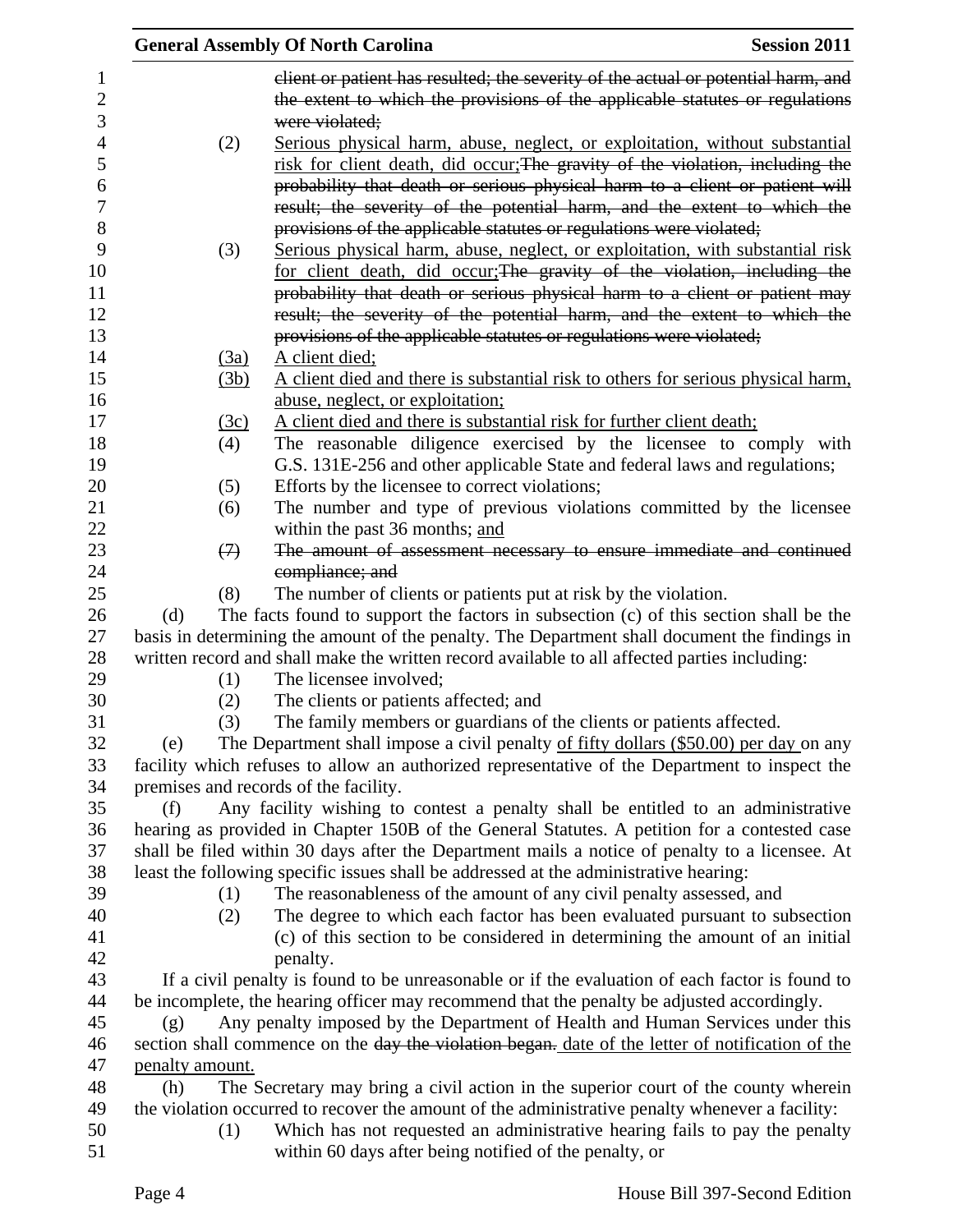|                        | <b>General Assembly Of North Carolina</b> |               |                                                                                                                                                                          | <b>Session 2011</b> |
|------------------------|-------------------------------------------|---------------|--------------------------------------------------------------------------------------------------------------------------------------------------------------------------|---------------------|
| 1<br>$\mathbf{2}$<br>3 | (2)                                       |               | Which has requested an administrative hearing fails to pay the penalty<br>within 60 days after receipt of a written copy of the decision as provided in<br>G.S. 150B-36. |                     |
| $\overline{4}$         | (i)                                       |               | In lieu of assessing an all or some of the administrative penalty, the Secretary may                                                                                     |                     |
| 5                      |                                           |               | order a facility to provide staff training if: if the training is:                                                                                                       |                     |
| 6                      | $\Omega$                                  |               | Specific to the violation;                                                                                                                                               |                     |
| $\boldsymbol{7}$       | (2)                                       |               | Approved by the Department of Health and Human Services; and                                                                                                             |                     |
| 8                      | $\left(3\right)$                          |               | Taught by someone approved by the Department.                                                                                                                            |                     |
| 9                      | $\leftrightarrow$                         |               | The penalty would be for the facility's only violation within a 12-month                                                                                                 |                     |
| 10                     |                                           |               | period preceding the current violation and while the facility is under the                                                                                               |                     |
| 11                     |                                           |               | same management; and                                                                                                                                                     |                     |
| 12                     | (2)                                       |               | The training is:                                                                                                                                                         |                     |
| 13                     |                                           | a.            | Specific to the violation;                                                                                                                                               |                     |
| 14                     |                                           | b.            | Approved by the Department of Health and Human Services; and                                                                                                             |                     |
| 15                     |                                           | $e_{i}$       | Taught by someone approved by the Department and other than the                                                                                                          |                     |
| 16                     |                                           |               | provider.                                                                                                                                                                |                     |
| 17                     | (i)                                       |               | The clear proceeds of civil penalties provided for in this section shall be remitted to                                                                                  |                     |
| 18                     |                                           |               | the State Treasurer for deposit in accordance with State law.                                                                                                            |                     |
| 19                     | (k)                                       |               | In considering renewal of a license, the Department shall not renew a license if                                                                                         |                     |
| 20                     |                                           |               | outstanding fines and penalties imposed by the Department against the facility or program have                                                                           |                     |
| 21                     |                                           |               | not been paid. Fines and penalties for which an appeal is pending are exempt from                                                                                        |                     |
| 22                     |                                           |               | consideration for nonrenewal under this subsection."                                                                                                                     |                     |
| 23                     |                                           |               | <b>SECTION 2.</b> G.S. 131D-34 reads as rewritten:                                                                                                                       |                     |
| 24                     | "§ 131D-34. Penalties; remedies.          |               |                                                                                                                                                                          |                     |
| 25                     | (a)                                       |               | Violations Classified. Violation Classification and Penalties. - The Department of                                                                                       |                     |
| 26                     |                                           |               | Health and Human Services shall impose an administrative penalty in accordance with                                                                                      |                     |
| 27                     |                                           |               | provisions of this Article on any facility which is found to be in violation of requirements of                                                                          |                     |
| 28                     |                                           |               | G.S. 131D-21 or applicable State and federal laws and regulations. Citations issued for                                                                                  |                     |
| 29                     |                                           |               | violations shall be classified and penalties assessed according to the nature of the violation as                                                                        |                     |
| 30                     | follows:                                  |               |                                                                                                                                                                          |                     |
| 31                     | (1)                                       |               | "Type A-Al Violation" means a violation by a facility of the regulations,                                                                                                |                     |
| 32                     |                                           |               | standards, and requirements set forth in G.S. 131D-21 or applicable State or                                                                                             |                     |
| 33                     |                                           |               | federal laws and regulations governing the licensure or certification of a                                                                                               |                     |
| 34                     |                                           |               | facility which results in death or serious physical harm, abuse, neglect, or                                                                                             |                     |
| 35                     |                                           |               | exploitation, or results in substantial risk that death or serious physical harm                                                                                         |                     |
| 36                     |                                           |               | will occur. Type A Violations shall be abated or eliminated immediately.                                                                                                 |                     |
| 37                     |                                           |               | The Department shall require an immediate plan of correction for each Type                                                                                               |                     |
| 38                     |                                           |               | A Violation. The person making the findings shall do the following:                                                                                                      |                     |
| 39                     |                                           | a.            | Orally and immediately inform the administrator of the facility of the                                                                                                   |                     |
| 40                     |                                           |               | Type A1 Violation and the specific findings-findings and what must                                                                                                       |                     |
| 41                     |                                           |               | be done to correct them, and set a date by which the violation must                                                                                                      |                     |
| 42                     |                                           |               | be corrected;                                                                                                                                                            |                     |
| 43                     |                                           | <u>al.</u>    | Require a written plan of protection regarding how the facility will                                                                                                     |                     |
| 44                     |                                           |               | immediately abate the Type A1 Violation in order to protect residents                                                                                                    |                     |
| 45                     |                                           |               | from further risk or additional harm.                                                                                                                                    |                     |
| 46                     |                                           | $\mathbf b$ . | Within $10-15$ working days of the investigation, confirm in writing to                                                                                                  |                     |
| 47<br>48               |                                           |               | the administrator the information provided orally under                                                                                                                  |                     |
| 49                     |                                           |               | sub-subdivision a. of this subdivision; and send a report of the                                                                                                         |                     |
| 50                     |                                           | c.            | findings to the facility.<br>Provide a copy of the written confirmation required under                                                                                   |                     |
| 51                     |                                           |               | sub-subdivision b. of this subdivision to the Department. Require a                                                                                                      |                     |
|                        |                                           |               |                                                                                                                                                                          |                     |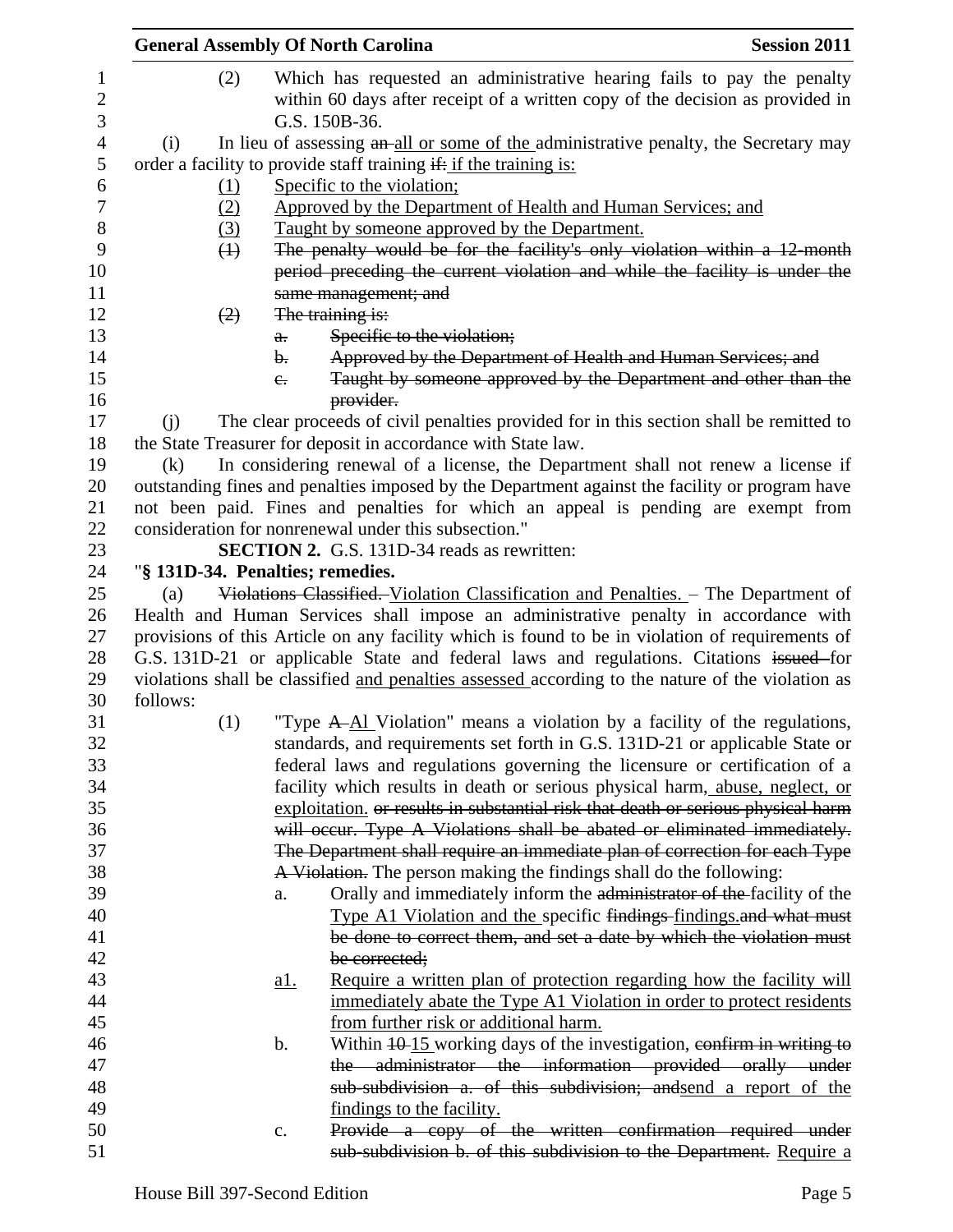|      | <b>General Assembly Of North Carolina</b>                                                                                                       | <b>Session 2011</b> |
|------|-------------------------------------------------------------------------------------------------------------------------------------------------|---------------------|
|      | plan of correction to be submitted to the Department, based on the                                                                              |                     |
|      | written report of the findings, that describes steps the facility will                                                                          |                     |
|      | take to achieve and maintain compliance.                                                                                                        |                     |
|      | The Department shall impose a civil penalty in an amount not less than five                                                                     |                     |
|      | hundred dollars (\$500.00) nor more than ten thousand dollars (\$10,000) for                                                                    |                     |
|      | each Type A-Al Violation in homes-facilities licensed for six or fewer beds.                                                                    |                     |
|      | The Department shall impose a civil penalty in an amount not less than one                                                                      |                     |
|      | thousand dollars $(\$1,000)$ nor more than twenty thousand dollars $(\$20,000)$                                                                 |                     |
|      | for each Type A-Al Violation in facilities licensed for seven or more beds.                                                                     |                     |
|      | Where a facility has failed to correct a Type A1 Violation, the Department                                                                      |                     |
|      | shall assess the facility a civil penalty in the amount of up to one thousand                                                                   |                     |
|      | dollars (\$1,000) for each day that the violation continues beyond the time                                                                     |                     |
|      | specified for correction by the Department or its authorized representative.                                                                    |                     |
|      | The Department or its authorized representative shall determine whether the                                                                     |                     |
|      | violation has been corrected.                                                                                                                   |                     |
| (1a) | "Type A2 Violation" means a violation by a facility of the regulations,                                                                         |                     |
|      | standards, and requirements set forth in G.S. 131D-21 or applicable State or                                                                    |                     |
|      | federal laws and regulations governing the licensure or certification of a                                                                      |                     |
|      | facility which results in substantial risk that death or serious physical harm,                                                                 |                     |
|      | abuse, neglect, or exploitation will occur. The person making the findings                                                                      |                     |
|      | shall do the following:                                                                                                                         |                     |
|      | Orally and immediately inform the facility of the Type A2 Violation<br>a.                                                                       |                     |
|      | and the specific findings.                                                                                                                      |                     |
|      | Require a written plan of protection regarding how the facility will<br><u>b.</u>                                                               |                     |
|      | immediately abate the Type A2 Violation in order to protect clients                                                                             |                     |
|      | or residents from further risk or additional harm.                                                                                              |                     |
|      | Within 15 working days of the investigation, send a report of the<br>$\underline{c}$ .                                                          |                     |
|      | findings to the facility.                                                                                                                       |                     |
|      | Require a plan of correction to be submitted to the Department, based<br><u>d.</u>                                                              |                     |
|      | on the written report of the findings, that describes steps the facility                                                                        |                     |
|      | will take to achieve and maintain compliance.                                                                                                   |                     |
|      | The violation or violations shall be corrected within the time specified for                                                                    |                     |
|      | correction by the Department or its authorized representative. The                                                                              |                     |
|      | Department may or may not assess a penalty taking into consideration the<br>compliance history, preventative measures, and response to previous |                     |
|      | violations by the facility. Where a facility has failed to correct a Type A2                                                                    |                     |
|      | Violation, the Department shall assess the facility a civil penalty in the                                                                      |                     |
|      | amount of up to one thousand dollars $(\$1,000)$ for each day that the                                                                          |                     |
|      | deficiency continues beyond the time specified for correction by the                                                                            |                     |
|      | Department or its authorized representative. The Department or its                                                                              |                     |
|      | authorized representative shall determine whether the violation has been                                                                        |                     |
|      | corrected.                                                                                                                                      |                     |
|      | "Past Corrected Type A1 or Type A2 Violation" means either (i)<br>(1b)                                                                          |                     |
|      | the violation was not previously identified by the Department or its                                                                            |                     |
|      | authorized representative or (ii) the violation was discovered by the facility                                                                  |                     |
|      | and was self-reported, but in either case the violation has been corrected. In                                                                  |                     |
|      | determining whether a penalty should be assessed under this section, the                                                                        |                     |
|      | Department shall consider the following factors:                                                                                                |                     |
|      | Preventive systems in place prior to the violation.<br><u>a.</u>                                                                                |                     |
|      | Whether the violation or violations were abated immediately.<br>b.                                                                              |                     |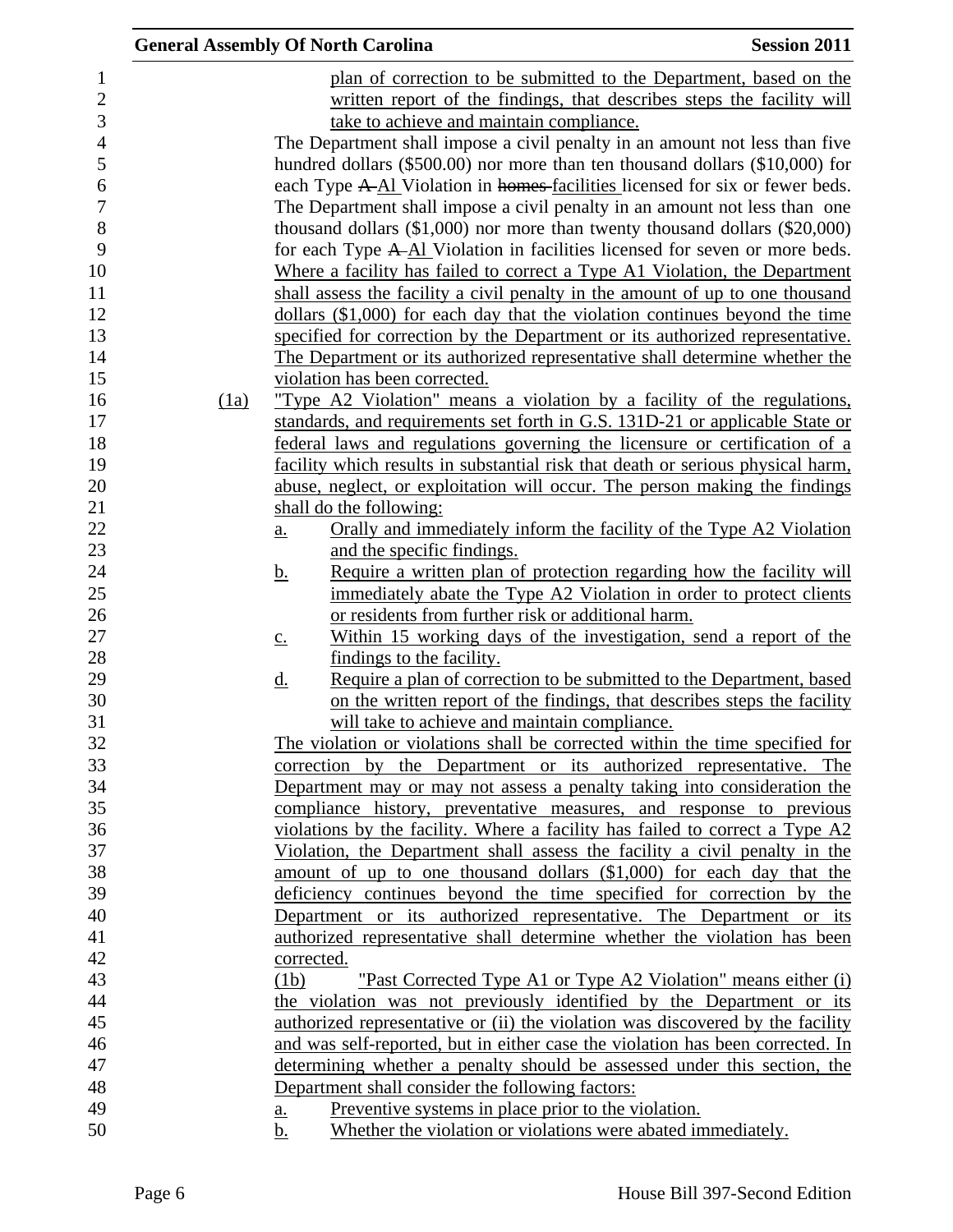|                           |                   | <b>General Assembly Of North Carolina</b>                                                                                                                     | <b>Session 2011</b> |
|---------------------------|-------------------|---------------------------------------------------------------------------------------------------------------------------------------------------------------|---------------------|
|                           |                   | Whether the facility implemented corrective measures to achieve<br>$\underline{c}$ .                                                                          |                     |
|                           |                   | maintain compliance.                                                                                                                                          |                     |
|                           |                   | Whether the facility's system to ensure compliance is maintained and<br><u>d.</u>                                                                             |                     |
|                           |                   | continues to be implemented.                                                                                                                                  |                     |
|                           |                   | Whether the regulatory area remains in compliance.<br><u>e.</u>                                                                                               |                     |
|                           | (2)               | "Type B Violation" means a violation by a facility of the regulations,                                                                                        |                     |
|                           |                   | standards and requirements set forth in G.S. 131D-21 or applicable State or                                                                                   |                     |
|                           |                   | federal laws and regulations governing the licensure or certification of a                                                                                    |                     |
|                           |                   | facility which is detrimental present a direct relationship to the health,                                                                                    |                     |
|                           |                   | safety, or welfare of any resident, but which does not result in substantial                                                                                  |                     |
|                           |                   | risk that death or serious physical harm-harm, abuse, neglect, or exploitation                                                                                |                     |
|                           |                   | will occur. The Department shall require a plan of correction for each Type                                                                                   |                     |
|                           |                   | B Violation and may require the facility to establish a specific plan of                                                                                      |                     |
|                           |                   | correction within a reasonable time period to address the violation. The                                                                                      |                     |
|                           |                   | required plan cannot exceed requirements imposed by existing rule or                                                                                          |                     |
|                           |                   | law. The person making the findings shall do the following:                                                                                                   |                     |
|                           |                   | Orally and immediately inform the facility of the Type B Violation<br>a.                                                                                      |                     |
|                           |                   | and the specific findings.<br>Require a written plan of protection regarding how the facility will                                                            |                     |
|                           |                   | <u>b.</u><br>immediately abate the Type B Violation in order to protect residents                                                                             |                     |
|                           |                   | from further risk or additional harm.                                                                                                                         |                     |
|                           |                   | Within 15 working days of the investigation, send a report of the<br>$\underline{c}$ .                                                                        |                     |
|                           |                   | findings to the facility.                                                                                                                                     |                     |
|                           |                   | Require a plan of correction to be submitted to the Department, based<br>$\underline{\mathrm{d}}$ .                                                           |                     |
|                           |                   | on the written report of the findings, that describes steps the facility                                                                                      |                     |
|                           |                   | will take to achieve and maintain compliance.                                                                                                                 |                     |
| $\left(\mathbf{b}\right)$ |                   | Penalties for failure to correct violations within time specified.                                                                                            |                     |
|                           | $\leftrightarrow$ | Where a facility has failed to correct a Type A Violation, the Department                                                                                     |                     |
|                           |                   | shall assess the facility a civil penalty in the amount of up to one thousand                                                                                 |                     |
|                           |                   | dollars (\$1,000) for each day that the deficiency continues beyond the time                                                                                  |                     |
|                           |                   | specified in the plan of correction approved by the Department or its                                                                                         |                     |
|                           |                   | authorized representative. The Department or its authorized representative                                                                                    |                     |
|                           |                   | shall ensure that the violation has been corrected.                                                                                                           |                     |
|                           | (2)               | Where a facility has failed to correct a Type B Violation within the time                                                                                     |                     |
|                           |                   | specified for correction by the Department or its authorized representative,                                                                                  |                     |
|                           |                   | the Department shall assess the facility a civil penalty in the amount of up to<br>four hundred dollars (\$400.00) for each day that the deficiency-violation |                     |
|                           |                   | continues beyond the date specified for correction without just reason for                                                                                    |                     |
|                           |                   | such failure. The Department or its authorized representative shall ensure                                                                                    |                     |
|                           |                   | that the violation has been corrected.                                                                                                                        |                     |
|                           | (3)               | Repeat Violations. - The Department shall impose a civil penalty which is                                                                                     |                     |
|                           |                   | treble the amount assessed under subdivision $(1)$ of subsection (a) of this                                                                                  |                     |
|                           |                   | section when a facility under the same management, ownership, or control                                                                                      |                     |
|                           |                   | has received a citation management or ownership has received a citation                                                                                       |                     |
|                           |                   | during the previous 12 months for which the appeal rights are exhausted and                                                                                   |                     |
|                           |                   | penalty payment is expected or has occurred, and the current violation is and                                                                                 |                     |
|                           |                   | paid a penalty for violating the same specific provision of a statute or                                                                                      |                     |
|                           |                   | regulation for which it received a citation-violation during the previous 12                                                                                  |                     |
|                           |                   | months. The counting of the 12-month period shall be tolled during any time                                                                                   |                     |
|                           |                   | when the facility is being operated by a court-appointed temporary manager                                                                                    |                     |
|                           |                   | pursuant to Article 4 of this Chapter.                                                                                                                        |                     |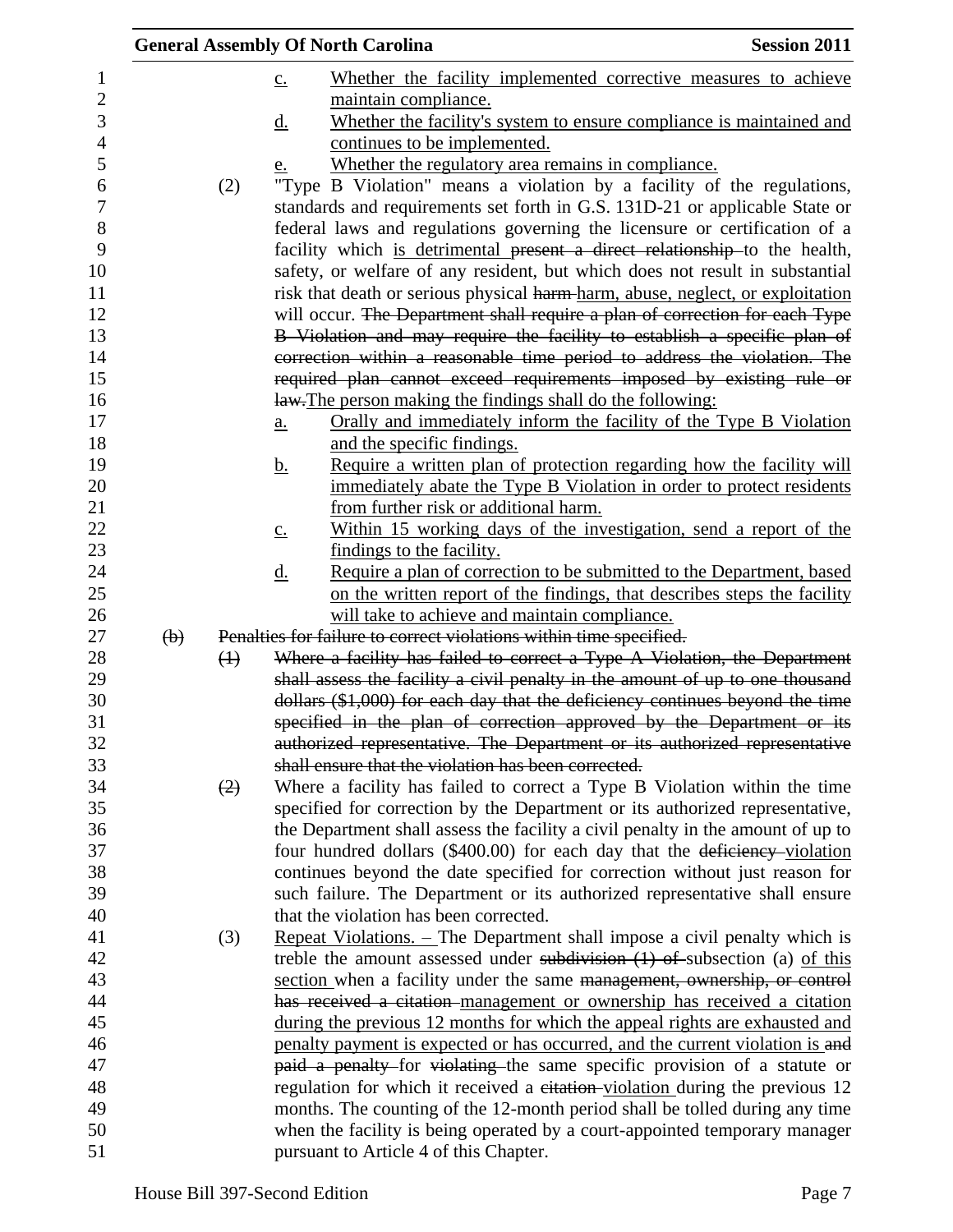|                                         |                                       | <b>General Assembly Of North Carolina</b>                                                               | <b>Session 2011</b> |  |
|-----------------------------------------|---------------------------------------|---------------------------------------------------------------------------------------------------------|---------------------|--|
| (c)                                     |                                       | Factors to be considered in determining amount of initial penalty. Factors to Be                        |                     |  |
|                                         |                                       | Considered in Determining Amount of Initial Penalty. - In determining the amount of the                 |                     |  |
|                                         |                                       | initial penalty to be imposed under this section, the Department shall consider the following           |                     |  |
| factors:                                |                                       |                                                                                                         |                     |  |
|                                         | (1)                                   | The gravity of the violation, including the fact that death or serious physical                         |                     |  |
|                                         |                                       | harm to a resident has resulted; the severity of the actual or potential harm,                          |                     |  |
|                                         |                                       | and the extent to which the provisions of the applicable statutes or                                    |                     |  |
|                                         |                                       |                                                                                                         |                     |  |
|                                         |                                       | regulations were violated; There is substantial risk that serious physical harm,                        |                     |  |
|                                         |                                       | abuse, neglect, or exploitation will occur;                                                             |                     |  |
|                                         | (1a)                                  | The gravity of the violation, including the probability that death or serious                           |                     |  |
|                                         |                                       | physical harm to a resident will result; the severity of the potential harm, and                        |                     |  |
|                                         |                                       | the extent to which the provisions of the applicable statutes or regulations                            |                     |  |
|                                         |                                       | were violated; Serious physical harm, abuse, neglect, or exploitation,                                  |                     |  |
|                                         |                                       | without substantial risk for resident death, did occur;                                                 |                     |  |
|                                         | (1b)                                  | The gravity of the violation, including the probability that death or serious                           |                     |  |
|                                         |                                       | physical harm to a resident may result; the severity of the potential harm,                             |                     |  |
|                                         |                                       | and the extent to which the provisions of the applicable statutes or                                    |                     |  |
|                                         |                                       | regulations were violated; Serious physical harm, abuse, neglect, or                                    |                     |  |
|                                         |                                       | exploitation, with substantial risk for resident death, did occur;                                      |                     |  |
|                                         | (1c)                                  | A resident died;                                                                                        |                     |  |
|                                         | (1d)                                  | A resident died and there is substantial risk to others for serious physical                            |                     |  |
|                                         |                                       | harm, abuse, neglect, or exploitation;                                                                  |                     |  |
|                                         | <u>(1e)</u>                           | A resident died and there is substantial risk for further resident death;                               |                     |  |
|                                         | (2)                                   | The reasonable diligence exercised by the licensee to comply with                                       |                     |  |
|                                         |                                       | G.S. 131E-256 and G.S. 131E-265 G.S. 131D-21 and other applicable State                                 |                     |  |
|                                         |                                       | and federal laws and regulations;                                                                       |                     |  |
|                                         | (2a)                                  | Efforts by the licensee to correct violations;                                                          |                     |  |
|                                         | (3)                                   | The number and type of previous violations committed by the licensee                                    |                     |  |
|                                         |                                       | within the past 36 months; and                                                                          |                     |  |
|                                         | (4)                                   | The amount of assessment necessary to insure immediate and continued                                    |                     |  |
|                                         |                                       | compliance; and                                                                                         |                     |  |
|                                         |                                       | $\left(\frac{5}{2}\right)\left(4\right)$ The number of patients residents put at risk by the violation. |                     |  |
| (c1)                                    |                                       | The facts found to support the factors in subsection (c) of this section shall be the                   |                     |  |
|                                         |                                       | basis in determining the amount of the penalty. The Secretary-Department shall document the             |                     |  |
|                                         |                                       | findings in written record and shall make the written record available to all affected parties          |                     |  |
| including:                              |                                       |                                                                                                         |                     |  |
|                                         | (1)                                   | The penalty review committee;                                                                           |                     |  |
|                                         | (2)                                   | The local department of social services who is responsible for oversight of                             |                     |  |
|                                         |                                       | the facility involved;                                                                                  |                     |  |
|                                         | (3)                                   | The licensee involved;                                                                                  |                     |  |
|                                         | (4)                                   | The residents affected; and                                                                             |                     |  |
|                                         | (5)                                   | The family members or guardians of the residents affected. The family                                   |                     |  |
|                                         |                                       | member who serves as a responsible party or those who have legal authority                              |                     |  |
|                                         |                                       | on behalf of the affected resident.                                                                     |                     |  |
| (c2)                                    |                                       | Local county departments of social services and Division of Health Service                              |                     |  |
|                                         |                                       | Regulation personnel shall submit proposed penalty recommendations to the Department within             |                     |  |
| 45 days of the citation of a violation. |                                       |                                                                                                         |                     |  |
| (d)                                     |                                       | The Department shall impose a civil penalty of fifty dollars (\$50.00) per day on any                   |                     |  |
|                                         |                                       | facility which refuses to allow an authorized representative of the Department to inspect the           |                     |  |
|                                         | premises and records of the facility. |                                                                                                         |                     |  |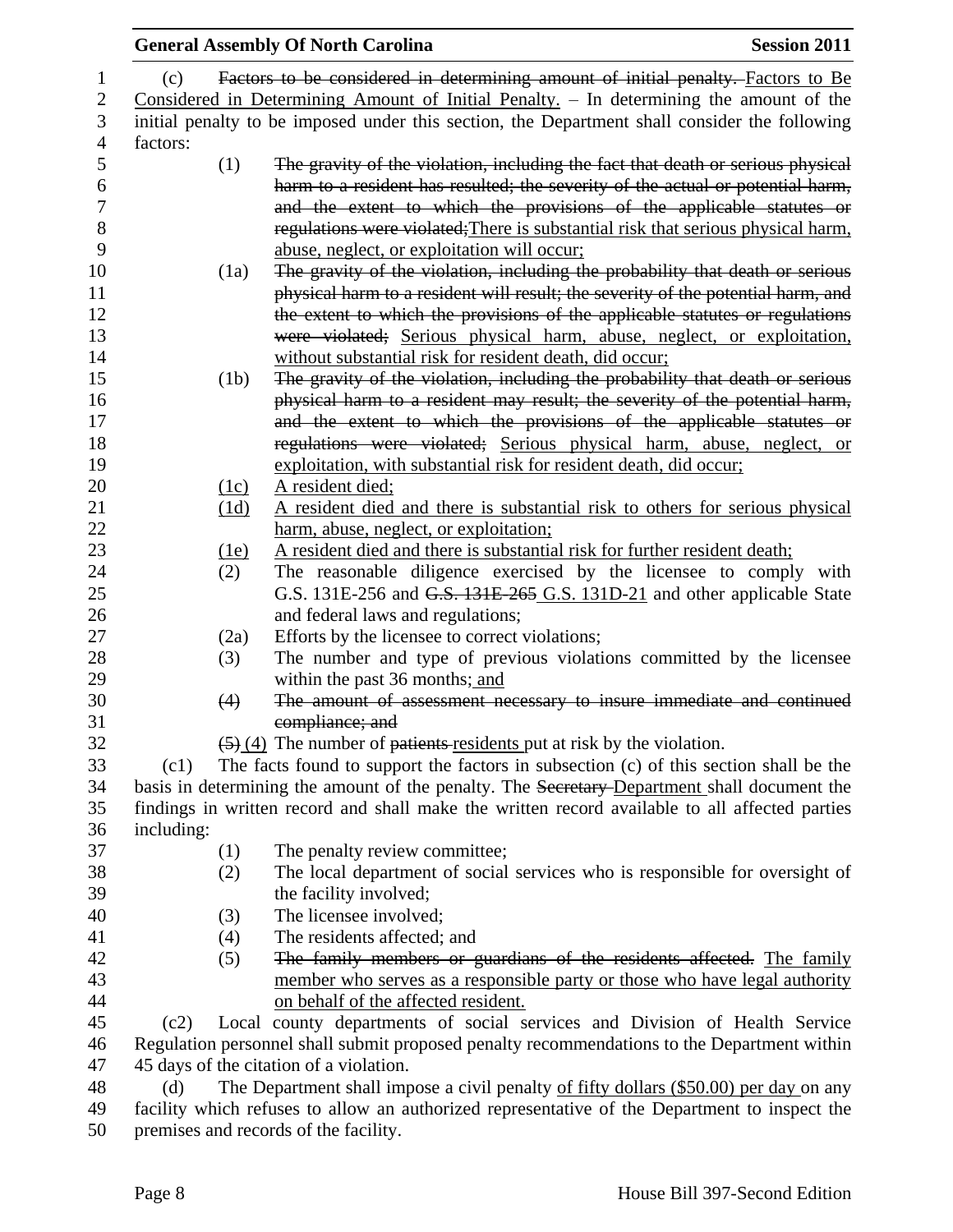|                                     |                           | <b>General Assembly Of North Carolina</b>                                                                                                                                                                                                                                         | <b>Session 2011</b> |
|-------------------------------------|---------------------------|-----------------------------------------------------------------------------------------------------------------------------------------------------------------------------------------------------------------------------------------------------------------------------------|---------------------|
| $\mathbf{1}$<br>$\overline{2}$<br>3 | (d1)                      | The Department shall impose a civil penalty on any applicant for licensure who<br>provides false information or omits information on the portion of the licensure application<br>requesting information on owners, administrators, principals, or affiliates of the facility. The |                     |
| $\overline{4}$<br>5                 | (e)                       | amount of the penalty shall be as is prescribed for a Type A-A1 Violation.<br>Any facility wishing to contest a penalty shall be entitled to an administrative                                                                                                                    |                     |
| 6<br>$\tau$                         |                           | hearing as provided in the Administrative Procedure Act, Chapter 150B of the General Statutes.<br>A petition for a contested case shall be filed within 30 days after the Department mails a notice                                                                               |                     |
| $8\phantom{1}$<br>9                 | administrative hearing:   | of penalty to a licensee. At least the following specific issues shall be addressed at the                                                                                                                                                                                        |                     |
| 10                                  | (1)                       | The reasonableness of the amount of any civil penalty assessed, and                                                                                                                                                                                                               |                     |
| 11<br>12                            | (2)                       | The degree to which each factor has been evaluated pursuant to subsection<br>(c) of this section to be considered in determining the amount of an initial                                                                                                                         |                     |
| 13                                  |                           | penalty.                                                                                                                                                                                                                                                                          |                     |
| 14                                  |                           | If a civil penalty is found to be unreasonable or if the evaluation of each factor is found to                                                                                                                                                                                    |                     |
| 15                                  |                           | be incomplete, the hearing officer may recommend that the penalty be adjusted accordingly.                                                                                                                                                                                        |                     |
| 16                                  | (f)                       | Notwithstanding the notice requirements of G.S. 131D-26(b), any Any penalty                                                                                                                                                                                                       |                     |
| 17                                  |                           | imposed by the Department of Health and Human Services under this section shall commence                                                                                                                                                                                          |                     |
| 18                                  |                           | on the day the violation began. date the violation was identified.                                                                                                                                                                                                                |                     |
| 19                                  | (g)                       | The Secretary may bring a civil action in the superior court of the county wherein                                                                                                                                                                                                |                     |
| 20                                  |                           | the violation occurred to recover the amount of the administrative penalty whenever a facility:                                                                                                                                                                                   |                     |
| 21                                  | (1)                       | Which has not requested an administrative hearing fails to pay the penalty                                                                                                                                                                                                        |                     |
| 22                                  |                           | within 60 days after being notified of the penalty, or                                                                                                                                                                                                                            |                     |
| 23                                  | (2)                       | Which has requested an administrative hearing fails to pay the penalty                                                                                                                                                                                                            |                     |
| 24<br>25                            |                           | within 60 days after receipt of a written copy of the decision as provided in<br>G.S. 150B-36.                                                                                                                                                                                    |                     |
| 26                                  | (g1)                      | In lieu of assessing an all or some of the administrative penalty, the Secretary may                                                                                                                                                                                              |                     |
| 27                                  |                           | order a facility to provide staff training if: if the training is:                                                                                                                                                                                                                |                     |
| 28                                  | <u>(1)</u>                | Specific to the violation;                                                                                                                                                                                                                                                        |                     |
| 29                                  | (2)                       | Approved by the Department of Health and Human Services; and                                                                                                                                                                                                                      |                     |
| 30                                  | (3)                       | Taught by someone approved by the Department.                                                                                                                                                                                                                                     |                     |
| 31                                  | $\leftrightarrow$         | The cost of training does not exceed one thousand dollars (\$1,000);                                                                                                                                                                                                              |                     |
| 32                                  | (2)                       | The penalty would be for the facility's only violation within a 12 month                                                                                                                                                                                                          |                     |
| 33                                  |                           | period preceding the current violation and while the facility is under the                                                                                                                                                                                                        |                     |
| 34                                  |                           | same management; and                                                                                                                                                                                                                                                              |                     |
| 35                                  | $\left(3\right)$          | The training is:                                                                                                                                                                                                                                                                  |                     |
| 36                                  |                           | Specific to the violation;<br>$\theta$ .                                                                                                                                                                                                                                          |                     |
| 37                                  |                           | Approved by the Department of Health and Human Services; and<br>b.                                                                                                                                                                                                                |                     |
| 38                                  |                           | Taught by someone approved by the Department and other than the<br>$e_{\cdot}$                                                                                                                                                                                                    |                     |
| 39                                  |                           | provider.                                                                                                                                                                                                                                                                         |                     |
| 40                                  | (h)                       | The Secretary shall establish a penalty review committee within the Department,                                                                                                                                                                                                   |                     |
| 41                                  |                           | which shall meet as often as needed, but no less frequently than once each quarter of the year,                                                                                                                                                                                   |                     |
| 42<br>43                            | G.S. 131E-129 as follows: | to review administrative penalties assessed pursuant to this section and pursuant to                                                                                                                                                                                              |                     |
| 44                                  | (1)                       |                                                                                                                                                                                                                                                                                   |                     |
| 45                                  |                           | The Secretary shall administer the work of the Committee and provide<br>public notice of its meetings via Web site, and provide direct notice to the                                                                                                                              |                     |
| 46                                  |                           | following parties involved in the penalties the Committee will be reviewing:                                                                                                                                                                                                      |                     |
| 47                                  |                           | The licensed provider, who upon receipt of the notice, shall post the<br>a.                                                                                                                                                                                                       |                     |
| 48                                  |                           | notice of the scheduled Penalty Review Committee meeting in a                                                                                                                                                                                                                     |                     |
| 49                                  |                           | conspicuous place available to residents, family members, and the                                                                                                                                                                                                                 |                     |
| 50                                  |                           | public;                                                                                                                                                                                                                                                                           |                     |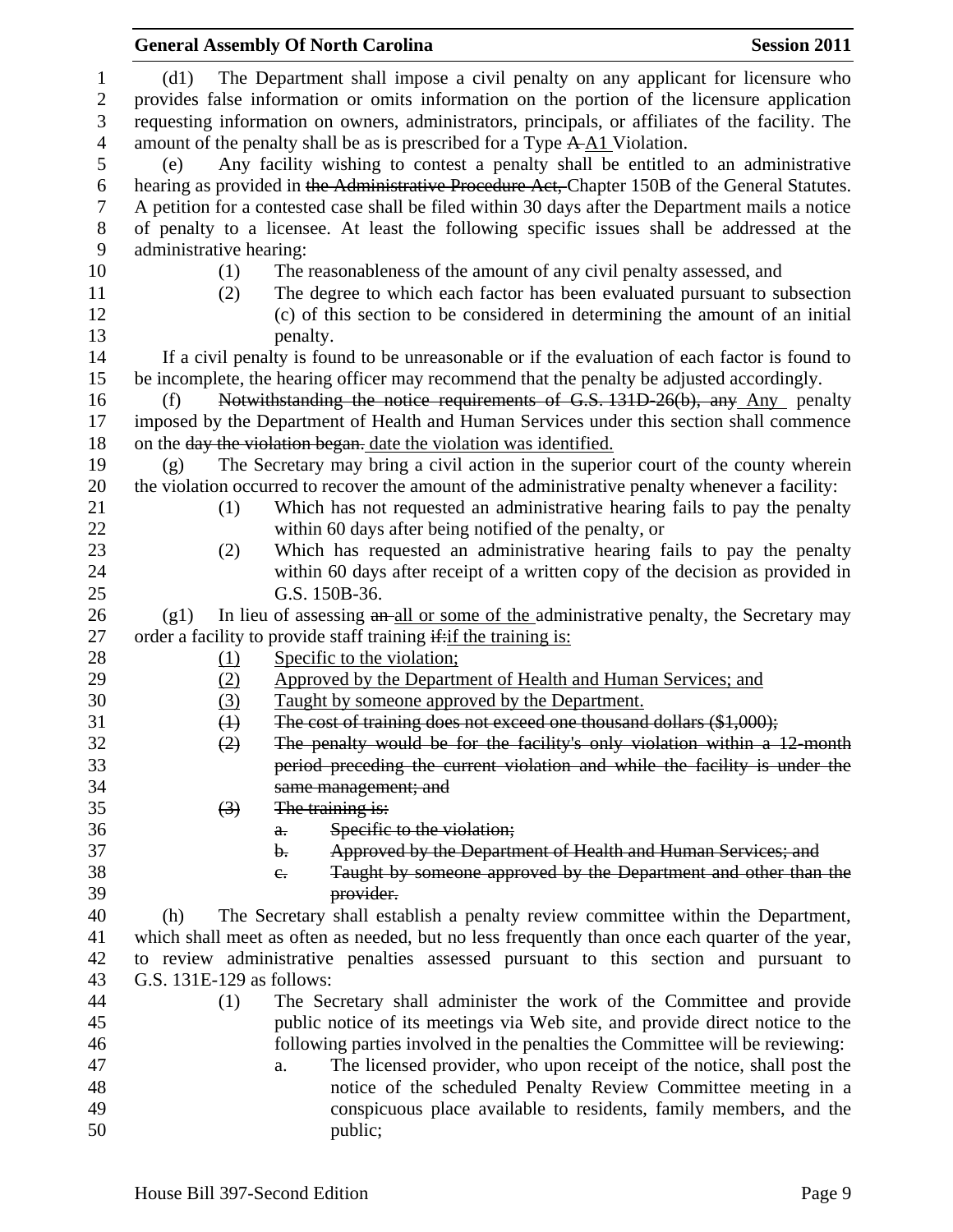|                     |                              | <b>General Assembly Of North Carolina</b>                                                                                                        | <b>Session 2011</b> |
|---------------------|------------------------------|--------------------------------------------------------------------------------------------------------------------------------------------------|---------------------|
| $\overline{c}$      |                              | $\mathbf b$ .<br>The local department of social services that is responsible for<br>oversight of the facility involved;                          |                     |
| 3<br>$\overline{4}$ |                              | The residents affected; and<br>$\mathbf{c}$ .<br>d.<br>Those individuals lawfully designated by the affected resident to                         |                     |
| 5                   |                              | make health care decisions for the resident.                                                                                                     |                     |
|                     | (2)                          | The Secretary shall ensure that the Nursing Home/Adult Care Home Penalty<br>Review Committee established by this subsection is comprised of nine |                     |
|                     |                              | members. At least one member shall be appointed from each of the                                                                                 |                     |
|                     |                              | following categories:                                                                                                                            |                     |
|                     |                              | A licensed pharmacist;<br>a.                                                                                                                     |                     |
|                     |                              | A registered nurse experienced in long term care;<br>$\mathbf b$ .                                                                               |                     |
|                     |                              | A representative of a nursing home;<br>c.                                                                                                        |                     |
|                     |                              | d.<br>A representative of an adult care home; and                                                                                                |                     |
|                     |                              | Two public members. One shall be a "near" relative of a nursing<br>e.                                                                            |                     |
|                     |                              | home patient, chosen from a list prepared by the Office of State Long                                                                            |                     |
|                     |                              | Term Care Ombudsman, Division of Aging, Department of Health                                                                                     |                     |
|                     |                              | and Human Services. One shall be a "near" relative of a rest home                                                                                |                     |
|                     |                              | patient, chosen from a list prepared by the Office of State Long Term                                                                            |                     |
|                     |                              | Care Ombudsman, Division of Aging, Department of Health and                                                                                      |                     |
|                     |                              | Human Services. For purposes of this subdivision, a "near" relative is                                                                           |                     |
|                     |                              | a spouse, sibling, parent, child, grandparent, or grandchild.                                                                                    |                     |
|                     | (3)                          | Neither the pharmacist, nurse, nor public members appointed under this                                                                           |                     |
|                     |                              | subsection nor any member of their immediate families shall be employed                                                                          |                     |
|                     |                              | by or own any interest in a nursing home or adult care home.                                                                                     |                     |
|                     | (4)                          | Repealed by Session Laws 2005-276, s. 10.40A(l), effective July 1, 2005.                                                                         |                     |
|                     | (4a)                         | Repealed by Session Laws 2007-544, s. 1, effective October 1, 2007.                                                                              |                     |
|                     | (4b)                         | Prior to serving on the Committee, each member shall complete a training                                                                         |                     |
|                     |                              | program provided by the Department of Health and Human Services that<br>covers standards of care and applicable State and federal laws and       |                     |
|                     |                              | regulations governing facilities licensed under Chapter 131D and Chapter                                                                         |                     |
|                     |                              | 131E of the General Statutes.                                                                                                                    |                     |
|                     | (5)                          | Each member of the Committee shall serve a term of two years. The initial                                                                        |                     |
|                     |                              | terms of the members shall commence on August 3, 1989. The Secretary                                                                             |                     |
|                     |                              | shall fill all vacancies. Unexcused absences from three consecutive meetings                                                                     |                     |
|                     |                              | constitute resignation from the Committee.                                                                                                       |                     |
|                     | (6)                          | The Committee shall be cochaired by:                                                                                                             |                     |
|                     |                              | One member of the Department outside of the Division of Health<br>a.                                                                             |                     |
|                     |                              | Service Regulation; and                                                                                                                          |                     |
|                     |                              | $\mathbf b$ .<br>One member who is not affiliated with the Department.                                                                           |                     |
|                     | (i)                          | The clear proceeds of civil penalties provided for in this section shall be remitted to                                                          |                     |
|                     |                              | the Civil Penalty and Forfeiture Fund State Treasurer for deposit in accordance with                                                             |                     |
|                     | G.S. 115C-457.2. State law." |                                                                                                                                                  |                     |
|                     |                              | <b>SECTION 3.</b> G.S. 131E-129 reads as rewritten:                                                                                              |                     |
|                     |                              | "§ 131E-129. Penalties. Penalties; remedies.                                                                                                     |                     |
|                     | (a)                          | Violations classified. Violation Classification and Penalties. - The Department of                                                               |                     |
|                     |                              | Health and Human Services shall impose an administrative penalty in accordance with                                                              |                     |
|                     |                              | provisions of this Part-Article on any facility's licensee-facility which is found to be in violation                                            |                     |
|                     |                              | of the requirements of G.S. 131E-117 or applicable State and federal laws and regulations.                                                       |                     |
|                     |                              | Citations issued for violations shall be classified and penalties assessed according to the nature                                               |                     |
|                     | of the violation as follows: |                                                                                                                                                  |                     |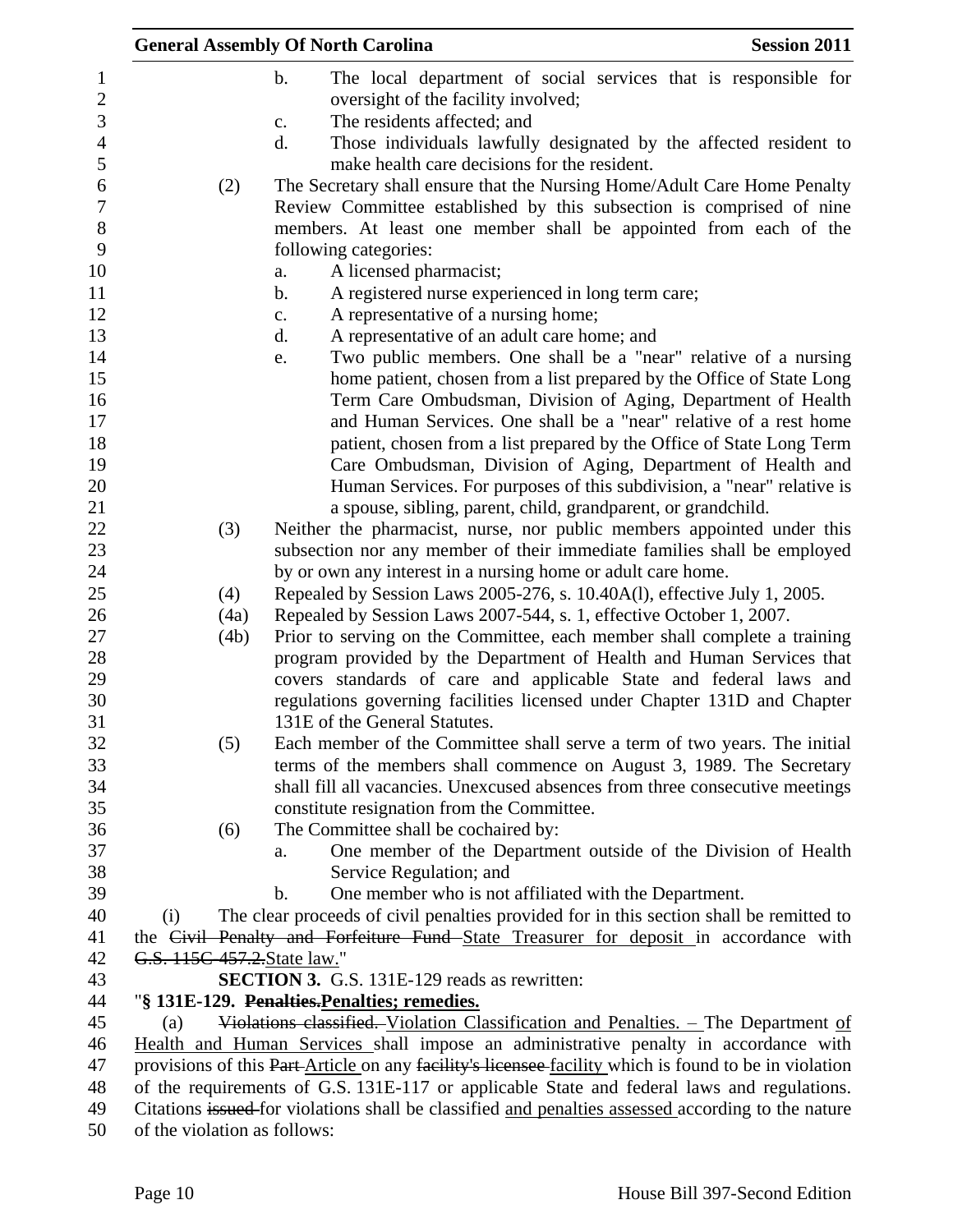|      | <b>General Assembly Of North Carolina</b>                                                                                                                                                                                             | <b>Session 2011</b> |
|------|---------------------------------------------------------------------------------------------------------------------------------------------------------------------------------------------------------------------------------------|---------------------|
| (1)  | "Type A-Al Violation" means a violation by a facility's licensee facility of<br>the regulations, standards, regulations and requirements set forth in<br>G.S. 131E-117, or applicable State or federal laws and regulations governing |                     |
|      | the licensure or certification of a facility which results in death or serious                                                                                                                                                        |                     |
|      | physical harm, or results in substantial risk that death or serious physical                                                                                                                                                          |                     |
|      | harm will occur. Type A Violations shall be abated or eliminated                                                                                                                                                                      |                     |
|      | immediately. The Department shall require an immediate plan of correction                                                                                                                                                             |                     |
|      | for each Type A Violation. harm. The person making the findings shall do                                                                                                                                                              |                     |
|      | the following:                                                                                                                                                                                                                        |                     |
|      | Orally and immediately inform the administrator of the facility of the<br>a.                                                                                                                                                          |                     |
|      | Type A1 Violation and the specific findings and what must be done                                                                                                                                                                     |                     |
|      | to correct them and set a date by which the violation must be                                                                                                                                                                         |                     |
|      | corrected; findings.                                                                                                                                                                                                                  |                     |
|      | Within 10 working days of the investigation, confirm in writing to<br>$\mathbf{b}$ .                                                                                                                                                  |                     |
|      | the administrator the information provided orally under                                                                                                                                                                               |                     |
|      | sub-subdivision a. of this subdivision; and                                                                                                                                                                                           |                     |
|      | Provide a copy of the written confirmation required under<br>$e_{i}$                                                                                                                                                                  |                     |
|      | sub-subdivision b. of this subdivision to the Department.                                                                                                                                                                             |                     |
|      | Require a written, credible allegation regarding how the facility will<br><u>d.</u>                                                                                                                                                   |                     |
|      | immediately remove the Type A1 Violation in order to protect                                                                                                                                                                          |                     |
|      | residents from further risk or additional harm.                                                                                                                                                                                       |                     |
|      | Within 15 working days of the investigation, send a report of the<br><u>e.</u>                                                                                                                                                        |                     |
|      | findings to the facility.                                                                                                                                                                                                             |                     |
|      | <u>f.</u><br>Require a plan of correction to be submitted to the Department, based                                                                                                                                                    |                     |
|      | on the written report of the findings, that describes steps the facility                                                                                                                                                              |                     |
|      | will take to achieve and maintain compliance by the date specified by<br>the Department.                                                                                                                                              |                     |
|      | The Department shall impose a civil penalty in an amount not less than five                                                                                                                                                           |                     |
|      | hundred dollars (\$500.00) one thousand dollars (\$1,000) nor more than ten                                                                                                                                                           |                     |
|      | thousand dollars (\$10,000) twenty thousand dollars (\$20,000) for each Type                                                                                                                                                          |                     |
|      | A-Al Violation. Where a facility has failed to correct a Type A1 Violation,                                                                                                                                                           |                     |
|      | the Department shall assess the facility a civil penalty in the amount of up to                                                                                                                                                       |                     |
|      | one thousand dollars (\$1,000) for each day that the violation continues                                                                                                                                                              |                     |
|      | beyond the date specified for correction by the Department or its authorized                                                                                                                                                          |                     |
|      | representative. The Department or its authorized representative shall                                                                                                                                                                 |                     |
|      | determine whether the violation has been corrected.                                                                                                                                                                                   |                     |
| (1a) | "Type A2 Violation" means a violation by a facility of the regulations,                                                                                                                                                               |                     |
|      | standards, and requirements set forth in G.S. 131E-117 or applicable State or                                                                                                                                                         |                     |
|      | federal laws and regulations governing the licensure or certification of a                                                                                                                                                            |                     |
|      | facility which results in substantial risk that death or serious physical harm                                                                                                                                                        |                     |
|      | will occur. The person making the findings shall do the following:                                                                                                                                                                    |                     |
|      | Orally and immediately inform the facility of the Type A2 Violation<br>a.                                                                                                                                                             |                     |
|      | and the specific findings.                                                                                                                                                                                                            |                     |
|      | Require a credible allegation regarding how the facility will<br><u>b.</u>                                                                                                                                                            |                     |
|      | immediately remove the Type A2 Violation in order to protect                                                                                                                                                                          |                     |
|      | residents from further risk or additional harm.                                                                                                                                                                                       |                     |
|      | Within 10 working days of the investigation, send a report of the<br>$\underline{c}$ .                                                                                                                                                |                     |
|      | findings to the facility.                                                                                                                                                                                                             |                     |
|      | Require a plan of correction to be submitted to the Department, based<br><u>d.</u>                                                                                                                                                    |                     |
|      | on the written report of the findings, that describes steps the facility                                                                                                                                                              |                     |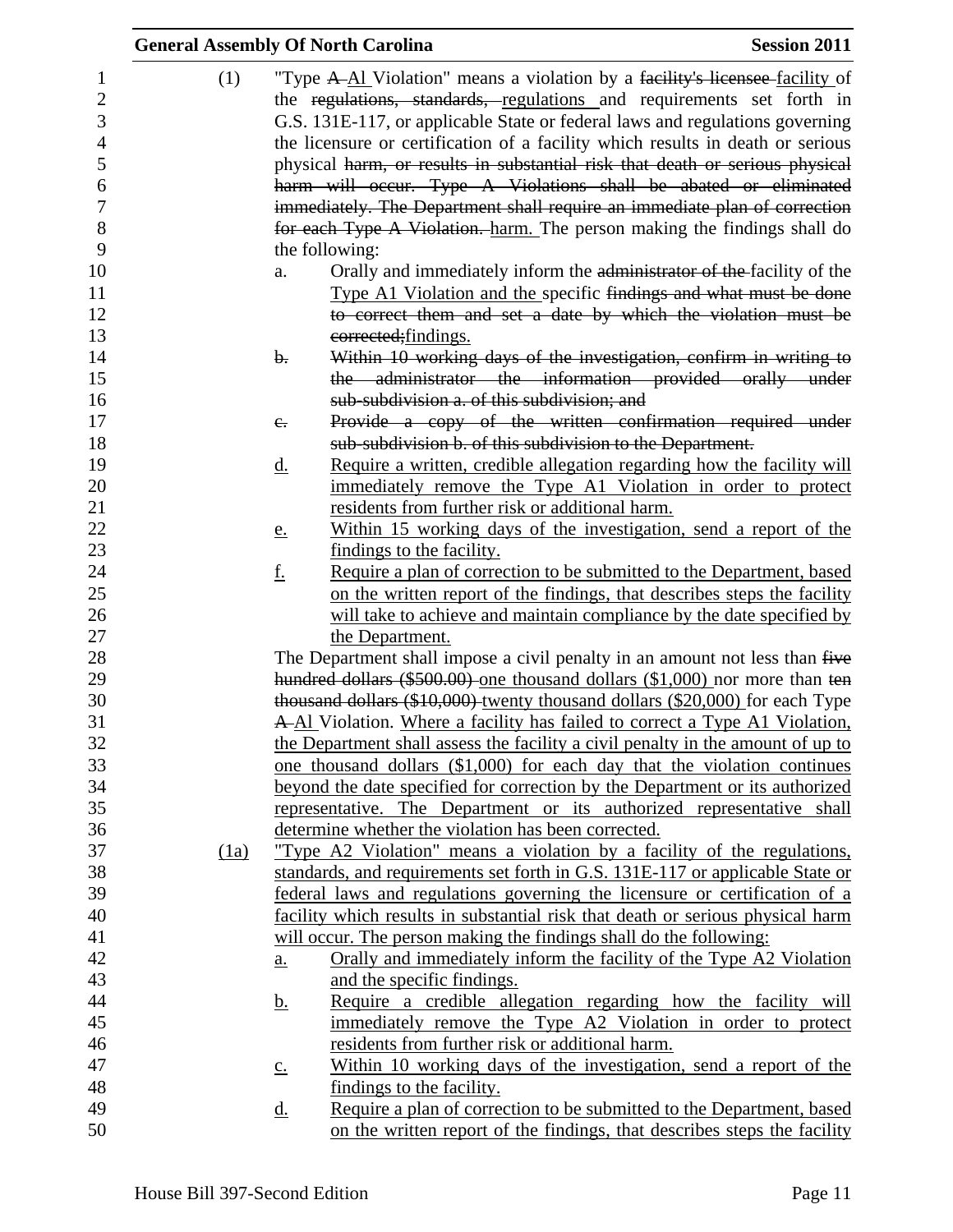|      | <b>General Assembly Of North Carolina</b>                                                          | <b>Session 2011</b> |
|------|----------------------------------------------------------------------------------------------------|---------------------|
|      | will take to achieve and maintain compliance by the date specified by                              |                     |
|      | the Department.                                                                                    |                     |
|      | The violation or violations shall be corrected within the time specified for                       |                     |
|      | correction by the Department or its authorized representative. The                                 |                     |
|      | Department may or may not assess a penalty taking into consideration the                           |                     |
|      | compliance history, preventative measures, and response to previous                                |                     |
|      | violations by the facility. Where a facility has failed to correct a Type A2                       |                     |
|      | Violation, the Department shall assess the facility a civil penalty in the                         |                     |
|      | amount of up to one thousand dollars (\$1,000) for each day that the                               |                     |
|      | deficiency continues beyond the time specified for correction by the                               |                     |
|      | Department or its authorized representative. The Department or its                                 |                     |
|      | authorized representative shall determine whether the violation has been                           |                     |
|      | corrected.                                                                                         |                     |
| (1b) | <u>"Past Corrected Type A1 or Type A2 Violation" means either (i) the</u>                          |                     |
|      | violation was not previously identified by the Department or its authorized                        |                     |
|      | representative or (ii) the violation was discovered by the facility and was                        |                     |
|      | self-reported, but in either case the violation has been corrected. In                             |                     |
|      | determining whether a penalty should be assessed under this section, the                           |                     |
|      | Department shall consider the following factors:                                                   |                     |
|      | Preventive systems in place prior to the violation.<br>a.                                          |                     |
|      | Whether the violation or violations were abated immediately, and<br><u>b.</u>                      |                     |
|      | Whether the facility implemented corrective measures to achieve and<br>$\underline{c}$ .           |                     |
|      | maintain compliance.                                                                               |                     |
|      | Whether the facility's system to ensure compliance is maintained and<br><u>d.</u>                  |                     |
|      | continues to be implemented.                                                                       |                     |
|      | Whether the regulatory area remains in compliance.<br><u>e.</u>                                    |                     |
| (2)  | "Type B Violation" means a violation by a facility's licensee of the                               |                     |
|      | regulations, standards and requirements set forth in G.S. 131E-117 or                              |                     |
|      | applicable State or federal laws and regulations governing the licensure or                        |                     |
|      | certification of a facility which presents a direct relationship-is detrimental to                 |                     |
|      | the health, safety, or welfare of any resident, but which does not result in                       |                     |
|      | substantial risk that death or serious physical harm will occur. The                               |                     |
|      | Department shall require a plan of correction for each Type B Violation and                        |                     |
|      | may require the facility to establish a specific plan of correction within a                       |                     |
|      | specific time period to address the violation. The person making the findings                      |                     |
|      | shall do the following:                                                                            |                     |
|      | Orally and immediately inform the facility of the Type B Violation<br>a.                           |                     |
|      | and the specific findings.                                                                         |                     |
|      | Require a written plan regarding how the facility will immediately<br><u>b.</u>                    |                     |
|      | <u>remove the Type B Violation in order to protect residents from</u>                              |                     |
|      | further risk or additional harm.                                                                   |                     |
|      | Within 10 working days of the investigation, send a report of the<br>$\underline{\underline{c}}$ . |                     |
|      | findings to the facility.                                                                          |                     |
|      | Require a plan of correction to be submitted to the Department, based<br><u>d.</u>                 |                     |
|      | on the written report of the findings, that describes steps the facility                           |                     |
|      | will take to achieve and maintain compliance by the date specified by                              |                     |
|      | the Department.                                                                                    |                     |
|      | Where a facility has failed to correct a Type B Violation within the time                          |                     |
|      | specified for correction by the Department or its authorized representative,                       |                     |
|      | the Department shall assess the facility a civil penalty in the amount of up to                    |                     |
|      | four hundred dollars (\$400.00) for each day that the violation continues                          |                     |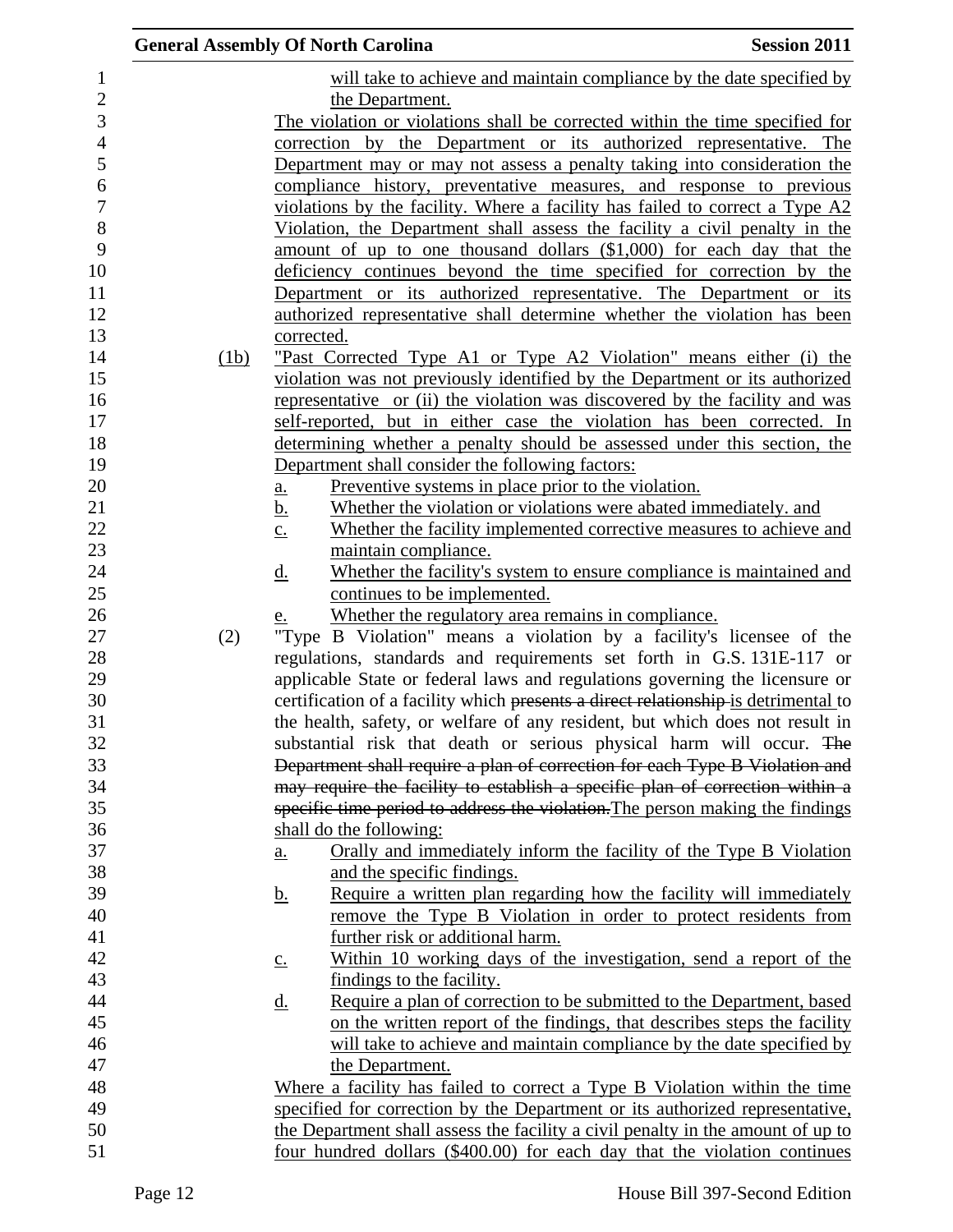|                           |                   | <b>General Assembly Of North Carolina</b>                                                       | <b>Session 2011</b> |
|---------------------------|-------------------|-------------------------------------------------------------------------------------------------|---------------------|
|                           |                   | beyond the date specified for correction without just reason for such failure.                  |                     |
|                           |                   | The Department or its authorized representative shall ensure that the                           |                     |
|                           |                   | violation has been corrected.                                                                   |                     |
|                           | (3)               | <u> Repeat Violations. – The Department shall impose a civil penalty which is</u>               |                     |
|                           |                   | treble the amount assessed under subsection (a) of this section when a                          |                     |
|                           |                   | facility under the same management or ownership has received a citation                         |                     |
|                           |                   |                                                                                                 |                     |
|                           |                   | during the previous 12 months for which the appeal rights are exhausted and                     |                     |
|                           |                   | penalty payment is expected or has occurred, and the current violation is for                   |                     |
|                           |                   | the same specific provision of a statute or regulation for which it received a                  |                     |
|                           |                   | violation during the previous 12 months. The counting of the 12-month                           |                     |
|                           |                   | period shall be tolled during any time when the facility is being operated by                   |                     |
|                           |                   | a court-appointed temporary manager pursuant to law.                                            |                     |
| $\left(\mathbf{b}\right)$ |                   | Penalties for failure to correct violations within time specified.                              |                     |
|                           | $\leftrightarrow$ | Where a facility's licensee has failed to correct a Type A Violation, the                       |                     |
|                           |                   | Department shall assess the facility's licensee a civil penalty in the amount of                |                     |
|                           |                   | up to five hundred dollars (\$500.00) for each day that the deficiency                          |                     |
|                           |                   | continues beyond the time specified in the plan of correction approved by                       |                     |
|                           |                   | the Department or its authorized representative. The Department or its                          |                     |
|                           |                   | authorized representative shall ensure that the violation has been corrected.                   |                     |
|                           | (2)               | Where a facility's licensee has failed to correct a Type B Violation within the                 |                     |
|                           |                   | time specified for correction by the Department or its authorized                               |                     |
|                           |                   | representative, the Department shall assess the facility's licensee a civil                     |                     |
|                           |                   | penalty in the amount of up to two hundred dollars (\$200.00) for each day                      |                     |
|                           |                   | that the deficiency continues beyond the time specified in the plan of                          |                     |
|                           |                   | correction approved by the Department or its authorized representative                          |                     |
|                           |                   | without just reason for such failure. The Department or its authorized                          |                     |
|                           |                   | representative shall ensure that the violation has been corrected.                              |                     |
|                           | $\left(3\right)$  | The Department shall impose a civil penalty on a facility's licensee which is                   |                     |
|                           |                   | treble the amount assessed under subdivision $(1)$ of subsection $(a)$ when a                   |                     |
|                           |                   | facility under the management, ownership, or control of that same licensee                      |                     |
|                           |                   | has received a citation and paid a penalty for violating the same specific                      |                     |
|                           |                   | provision of a statute or regulation for which the facility's licensee has                      |                     |
|                           |                   | received a citation during the previous 12 months. The counting of the                          |                     |
|                           |                   | 12-month period shall be tolled during any time when the facility is being                      |                     |
|                           |                   | operated by a court-appointed temporary manager pursuant to Article 13 of                       |                     |
|                           |                   | this Chapter.                                                                                   |                     |
| (c)                       |                   | Factors to be considered in determining amount of initial penalty. In determining the           |                     |
|                           |                   | amount of the initial penalty to be imposed under this section, the Department shall consider   |                     |
| the following factors:    |                   |                                                                                                 |                     |
|                           | $\leftrightarrow$ | The gravity of the violation, including the fact that death or serious physical                 |                     |
|                           |                   | harm to a resident has resulted; the severity of the actual or potential harm,                  |                     |
|                           |                   | and the extent to which the provisions of the applicable statutes or                            |                     |
|                           |                   | regulations were violated;                                                                      |                     |
|                           | (4a)              | The gravity of the violation, including the probability that death or serious                   |                     |
|                           |                   | physical harm to a resident will result; the severity of the potential harm, and                |                     |
|                           |                   |                                                                                                 |                     |
|                           |                   | the extent to which the provisions of the applicable statutes or regulations                    |                     |
|                           | (4b)              | were violated;<br>The gravity of the violation, including the probability that death or serious |                     |
|                           |                   |                                                                                                 |                     |
|                           |                   | physical harm to a resident may result; the severity of the potential harm,                     |                     |
|                           |                   | and the extent to which the provisions of the applicable statutes or                            |                     |
|                           |                   | regulations were violated;                                                                      |                     |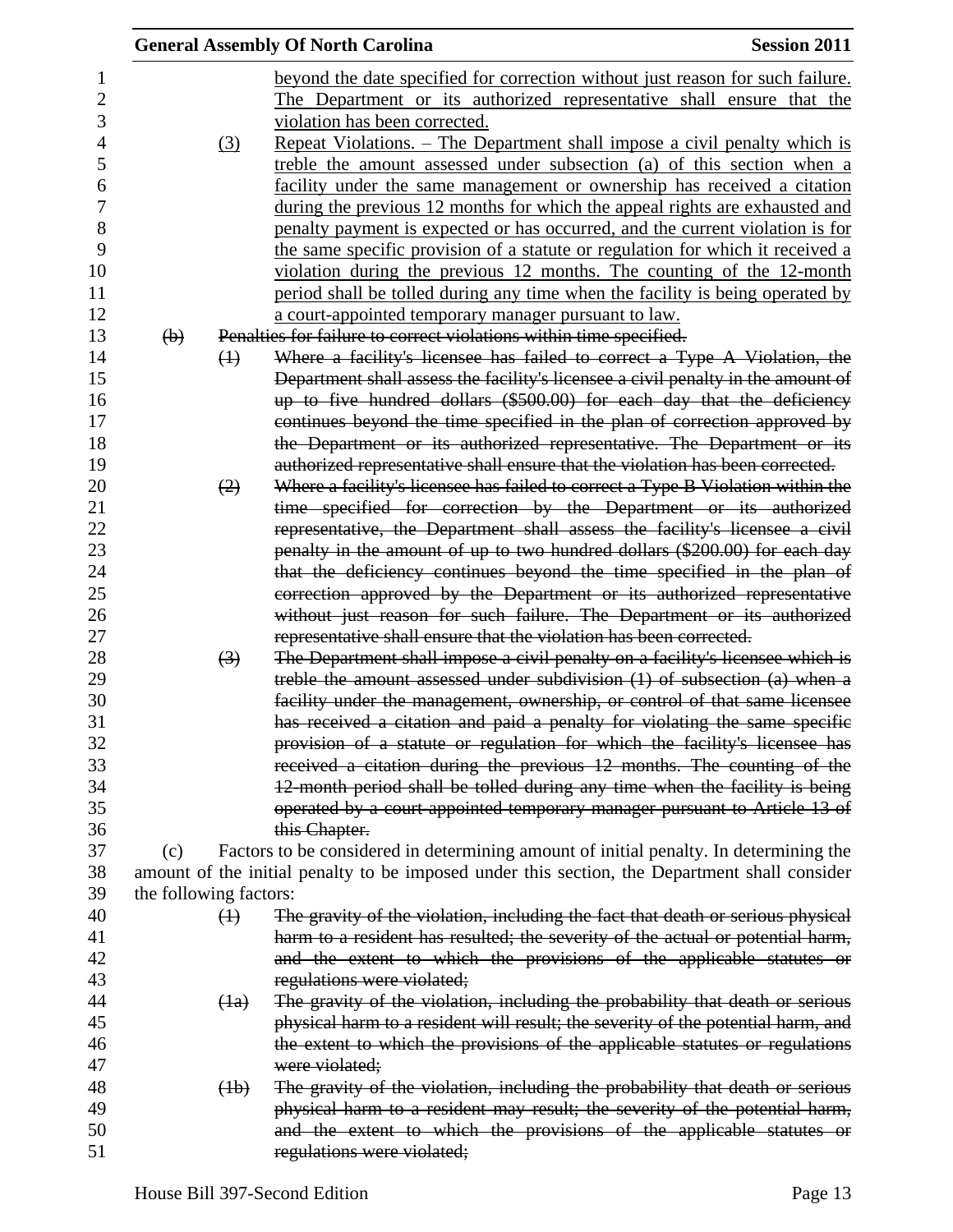|                  | <b>General Assembly Of North Carolina</b><br><b>Session 2011</b> |                                                                                                    |  |  |  |
|------------------|------------------------------------------------------------------|----------------------------------------------------------------------------------------------------|--|--|--|
| $\mathbf{1}$     | (2)                                                              | The reasonable diligence exercised by the licensee to comply with                                  |  |  |  |
| $\mathbf{2}$     |                                                                  | G.S. 131E-256 and G.S. 131E-265 and other applicable State and federal                             |  |  |  |
| 3                |                                                                  | laws and regulations;                                                                              |  |  |  |
| $\overline{4}$   | (2a)                                                             | Efforts by the licensee to correct violations;                                                     |  |  |  |
| 5                | $\left(3\right)$                                                 | The number and type of previous violations committed by the licensee                               |  |  |  |
| 6                |                                                                  | within the past 36 months;                                                                         |  |  |  |
| $\boldsymbol{7}$ | (4)                                                              | The amount of assessment necessary to insure immediate and continued                               |  |  |  |
| 8                |                                                                  | compliance; and                                                                                    |  |  |  |
| 9                | $\left(5\right)$                                                 | The number of patients put at risk by the violation.                                               |  |  |  |
| 10               | (1)                                                              | There is substantial risk that serious physical harm, abuse, neglect, or                           |  |  |  |
| 11               |                                                                  | exploitation will occur.                                                                           |  |  |  |
| 12               | (2)                                                              | Serious physical harm, abuse, neglect, or exploitation, without substantial                        |  |  |  |
| 13               |                                                                  | risk for resident death, did occur.                                                                |  |  |  |
| 14               | (3)                                                              | Serious physical harm, abuse, neglect, or exploitation, with substantial risk                      |  |  |  |
|                  |                                                                  | for resident death, did occur.                                                                     |  |  |  |
|                  | (4)                                                              | A resident died.                                                                                   |  |  |  |
|                  | (5)                                                              | A resident died and there is substantial risk to others for serious physical                       |  |  |  |
|                  |                                                                  | harm, abuse, neglect, or exploitation.                                                             |  |  |  |
|                  | (6)                                                              | A resident died and there is substantial risk for further resident death.                          |  |  |  |
|                  | (7)                                                              | Reasonable diligence exercised by the licensee to comply with                                      |  |  |  |
|                  |                                                                  | G.S. 131E-256 and G.S. 131E-265 did occur.                                                         |  |  |  |
|                  | (8)                                                              | Efforts by the licensee to correct violations.                                                     |  |  |  |
|                  | (9)                                                              | The number and type of previous violations committed by the licensee                               |  |  |  |
|                  |                                                                  | within the past 36 months.                                                                         |  |  |  |
|                  | (10)                                                             | The number of residents put at risk by the violations.                                             |  |  |  |
|                  | (c1)                                                             | The facts found to support the factors in subsection (c) of this section shall be the              |  |  |  |
|                  |                                                                  | basis in determining the amount of the penalty. The Secretary shall document the findings in       |  |  |  |
|                  |                                                                  | written record and shall make the written record available to all affected parties including:      |  |  |  |
|                  | (1)                                                              | The penalty review committee;                                                                      |  |  |  |
|                  | (2)                                                              | The local department of social services who is responsible for oversight of                        |  |  |  |
|                  |                                                                  | the facility involved;                                                                             |  |  |  |
|                  | (3)                                                              | The licensee involved;                                                                             |  |  |  |
|                  | (4)                                                              | The residents affected; and                                                                        |  |  |  |
|                  | (5)                                                              | The family members or guardians of the residents affected. The family                              |  |  |  |
|                  |                                                                  | member who serves as a responsible party or those who have legal authority                         |  |  |  |
|                  |                                                                  | on behalf of the affected resident.                                                                |  |  |  |
|                  | (c2)                                                             | Local county departments of social services and Division of Health Service                         |  |  |  |
|                  |                                                                  | Regulation personnel shall submit proposed penalty recommendations to the Department within        |  |  |  |
|                  |                                                                  | 45 days of the citation of a violation.                                                            |  |  |  |
|                  | (d)                                                              | The Department shall impose a civil penalty of fifty dollars (\$50.00) per day on any              |  |  |  |
|                  |                                                                  | facility's licensee facility which refuses to allow an authorized representative of the Department |  |  |  |
|                  |                                                                  | to inspect the premises and records of the facility.                                               |  |  |  |
|                  | (e)                                                              | Any facility's licensee facility wishing to contest a penalty shall be entitled to an              |  |  |  |
|                  |                                                                  | administrative hearing as provided in the Administrative Procedure Act, Chapter 150B of the        |  |  |  |
|                  |                                                                  | General Statutes. A petition for a contested case shall be filed within 30 days after the          |  |  |  |
|                  |                                                                  | Department mails a notice of penalty to a licensee. At least the following specific issues shall   |  |  |  |
|                  |                                                                  | be addressed at the administrative hearing:                                                        |  |  |  |
|                  | (1)                                                              | The reasonableness of the amount of any civil penalty assessed, and                                |  |  |  |
|                  | (2)                                                              | The degree to which each factor has been evaluated pursuant to subsection                          |  |  |  |
|                  |                                                                  | (c) of this section to be considered in determining the amount of an initial                       |  |  |  |
|                  |                                                                  | penalty.                                                                                           |  |  |  |